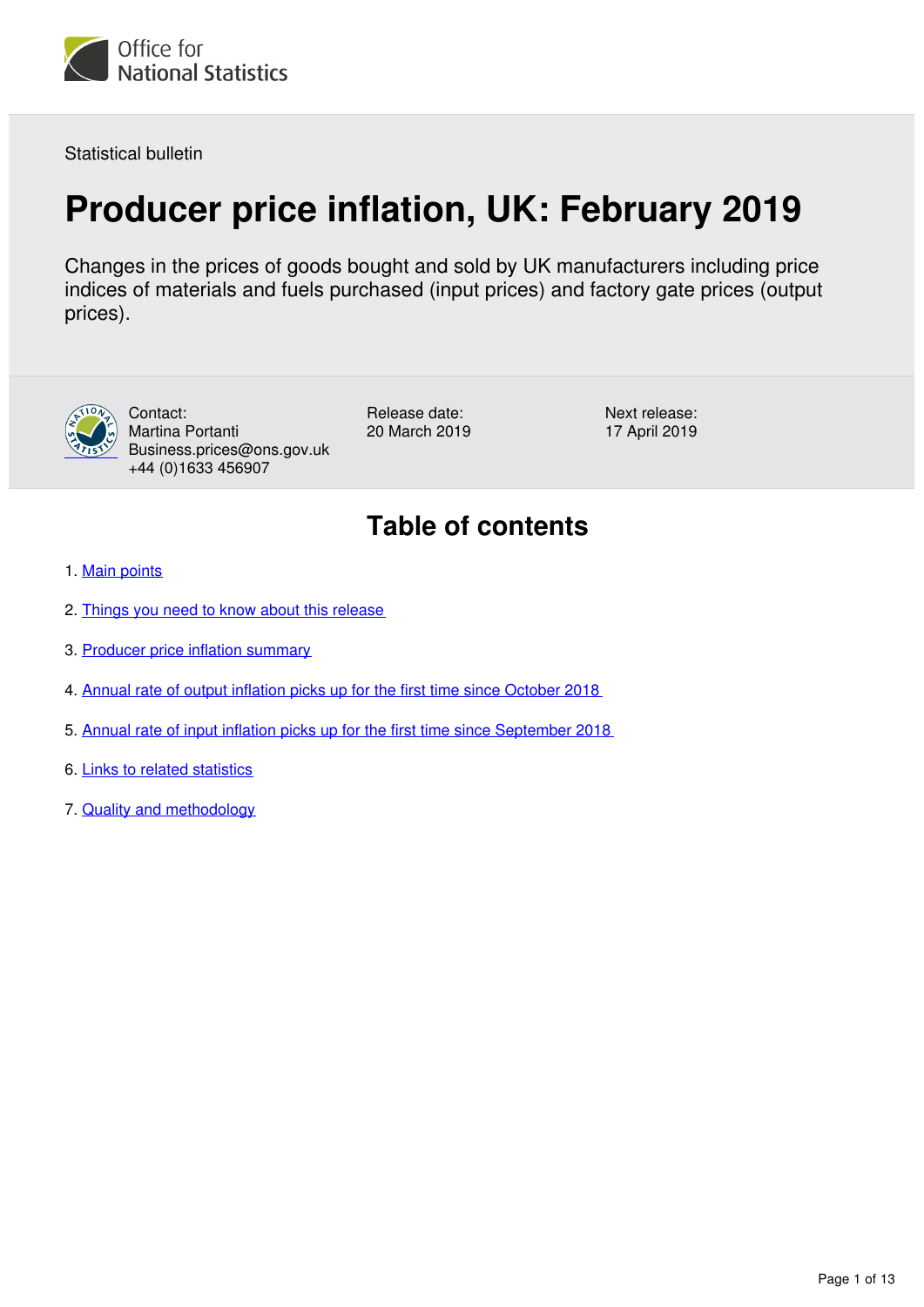## <span id="page-1-0"></span>**1 . Main points**

- The headline rate of output inflation for goods leaving the factory gate was 2.2% on the year to February 2019, up from 2.1% in January 2019.
- The growth rate of prices for materials and fuels used in the manufacturing process increased to 3.7% on the year to February 2019, up from 2.6% in January 2019.
- All product groups provided upward contributions to output and input annual inflation.
- Crude oil provided the largest upward contribution to the change in the annual rate of input inflation.

## <span id="page-1-1"></span>**2 . Things you need to know about this release**

We will be carrying out a public consultation during the first half of 2019 to collect users' views on possible changes to the level of detail published in the Producer Price Indices (PPI), in particular the input series. Please email **[business.prices@ons.gov.uk](http://mailto:business.prices@ons.gov.uk)** with your contact details if you want to be informed about the launch of the consultation.

The factory gate price (output price) is the amount received by UK producers for the goods that they sell to the domestic market. It includes the margin that businesses make on goods, in addition to costs such as labour, raw materials and energy, as well as interest on loans, site or building maintenance, or rent.

The input price measures the price of materials and fuels bought by UK manufacturers for processing. It includes materials and fuels that are both imported or sourced within the domestic market. It is also not limited to materials used in the final product, but includes what is required by businesses in their normal day-to-day running, such as fuels.

The use of core input inflation removes the more volatile indices of food, tobacco, beverages and petrol from our statistics.

Index numbers shown in the main text of this bulletin are on a net sector basis. The index for any industry relates only to transactions between that industry and other industries; sales and purchases within industries are excluded.

Indices relate to average prices for a month. The full effect of a price change occurring part way through any month will only be reflected in the following month's index.

All index numbers exclude Value Added Tax (VAT). The Soft Drinks Industry Levy, introduced in April 2018, is also excluded. Excise Duty (on cigarettes, manufactured tobacco, alcoholic liquor and petroleum products) is included, except where labelled otherwise.

Each Producer Price Index (PPI) has two unique identifiers: a 10-digit index number, which relates to the [Standard Industrial Classification 2007:](http://www.ons.gov.uk/methodology/classificationsandstandards/ukstandardindustrialclassificationofeconomicactivities/uksic2007) SIC 2007 code appropriate to the index, and a four-character alphanumeric code (series ID), which can be used to find series when using the time series dataset for PPI.

Figures for the latest two months are provisional and the latest five months are subject to revisions in light of late and revised respondent data. Revisions to seasonal adjustment factors are re-estimated every month for the seasonally adjusted series. A routine seasonal adjustment review is normally conducted in the autumn each year.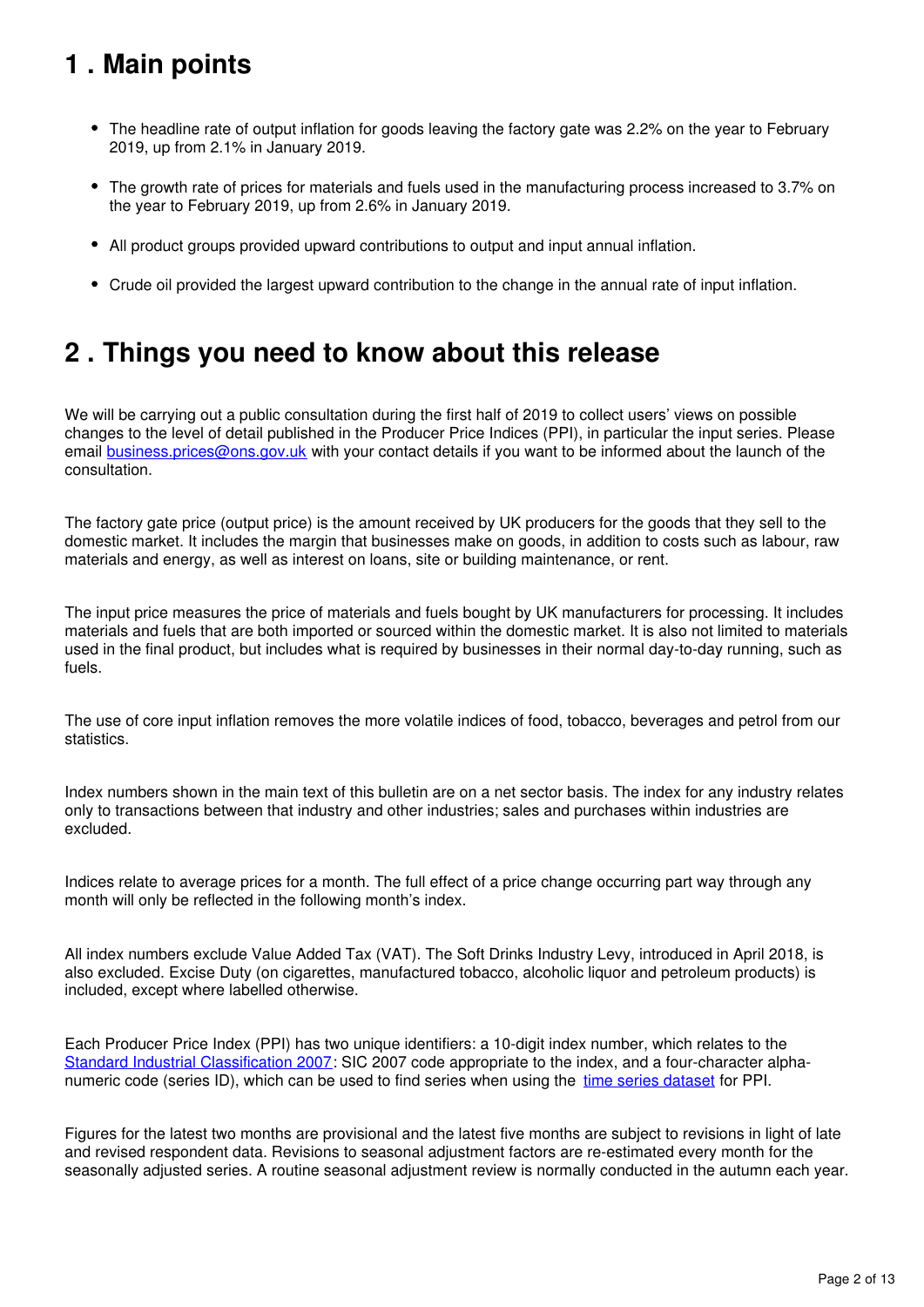## <span id="page-2-0"></span>**3 . Producer price inflation summary**

Figure 1 shows input and output Producer Price Indices (PPI) over the past 15 years. Input PPI is driven mostly by commodity prices, which tend to be more volatile over time compared with prices for finished goods (output PPI). Input PPI is also sensitive to exchange rate movements as roughly two-thirds of inputs into the UK manufacturing sector are imported.

#### **Figure 1: Input and output PPI both rose on the month to February 2019**

#### **Input and output PPI, UK, February 2004 to February 2019**

## Figure 1: Input and output PPI both rose on the month to February 2019

Input and output PPI, UK, February 2004 to February 2019



**Source: Office for National Statistics – Producer Price Index**

**Notes:**

1. Contributions to the rate may not add up to the rate exactly due to rounding.

## <span id="page-2-1"></span>**4 . Annual rate of output inflation picks up for the first time since October 2018**

The annual rate of inflation for goods leaving the factory gate (output prices) rose slightly by 0.1 percentage points to 2.2% in February 2019 (Table 1). This follows three consecutive months of slowing growth. The 12 month rate of output inflation has remained positive since July 2016.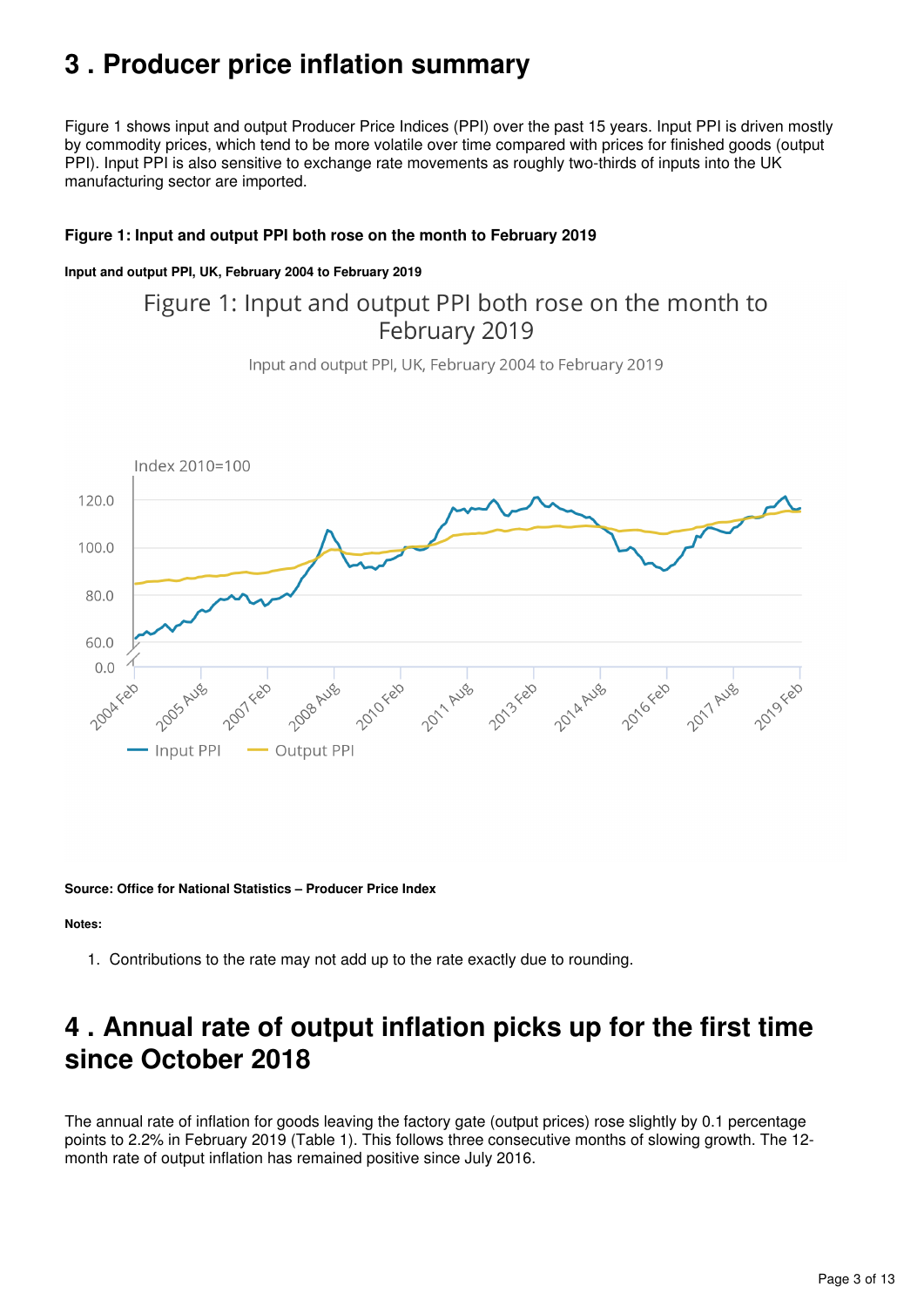#### **All manufactured products (JVZ7)**

|                | $(2010=100)$ rate |        | rate | PPI Index 1-month 12-month Change in the<br>12-month rate<br>(percentage points) |
|----------------|-------------------|--------|------|----------------------------------------------------------------------------------|
| 2018 Feb 112.4 |                   | 0.0    | 2.6  | $-0.2$                                                                           |
| Mar            | 112.7             | 0.3    | 2.5  | $-0.1$                                                                           |
| Apr            | 113.1             | 0.4    | 2.5  | 0.0                                                                              |
| May            | 113.7             | 0.5    | 3.0  | 0.5                                                                              |
| June           | 114.0             | 0.3    | 3.3  | 0.3                                                                              |
| July           | 114.0             | 0.0    | 3.1  | $-0.2$                                                                           |
| Aug            | 114.3             | 0.3    | 3.0  | $-0.1$                                                                           |
| Sept           | 114.7             | 0.3    | 3.1  | 0.1                                                                              |
| Oct            | 115.1             | 0.3    | 3.3  | 0.2                                                                              |
| Nov            | 115.2             | 0.1    | 3.0  | $-0.3$                                                                           |
| Dec            | 114.8             | $-0.3$ | 2.4  | $-0.6$                                                                           |
| 2019 Jan 114.8 |                   | 0.0    | 2.1  | $-0.3$                                                                           |
| Feb            | 114.9             | 0.1    | 2.2  | 0.1                                                                              |

Source: Office for National Statistics – Producer Price Index

#### **Notes**

1. Series is not seasonally adjusted. **[Back to table](#page-0-0)** 

Figure 2 shows contributions by product group to the monthly and annual rate of output inflation and Table 2 shows monthly and annual growth rates by product group.

Other manufactured products provided the largest upward contribution of 0.31 percentage points to the annual rate (Figure 2), due to price growth of 2.1% on the year to February 2019 (Table 2). This growth was driven mainly by prices for other non-metallic mineral products, which increased by 2.7% on the year to February 2019.

Tobacco and alcohol showed the second-largest upward contribution of 0.29 percentage points to the annual rate, with annual growth of 3.0% in February 2019.

The monthly rate of output inflation was 0.1%, with the largest upward contribution coming from computer, electrical and optical products (0.09 percentage points). Prices for this product group rose by 1.0% on the month in February 2019.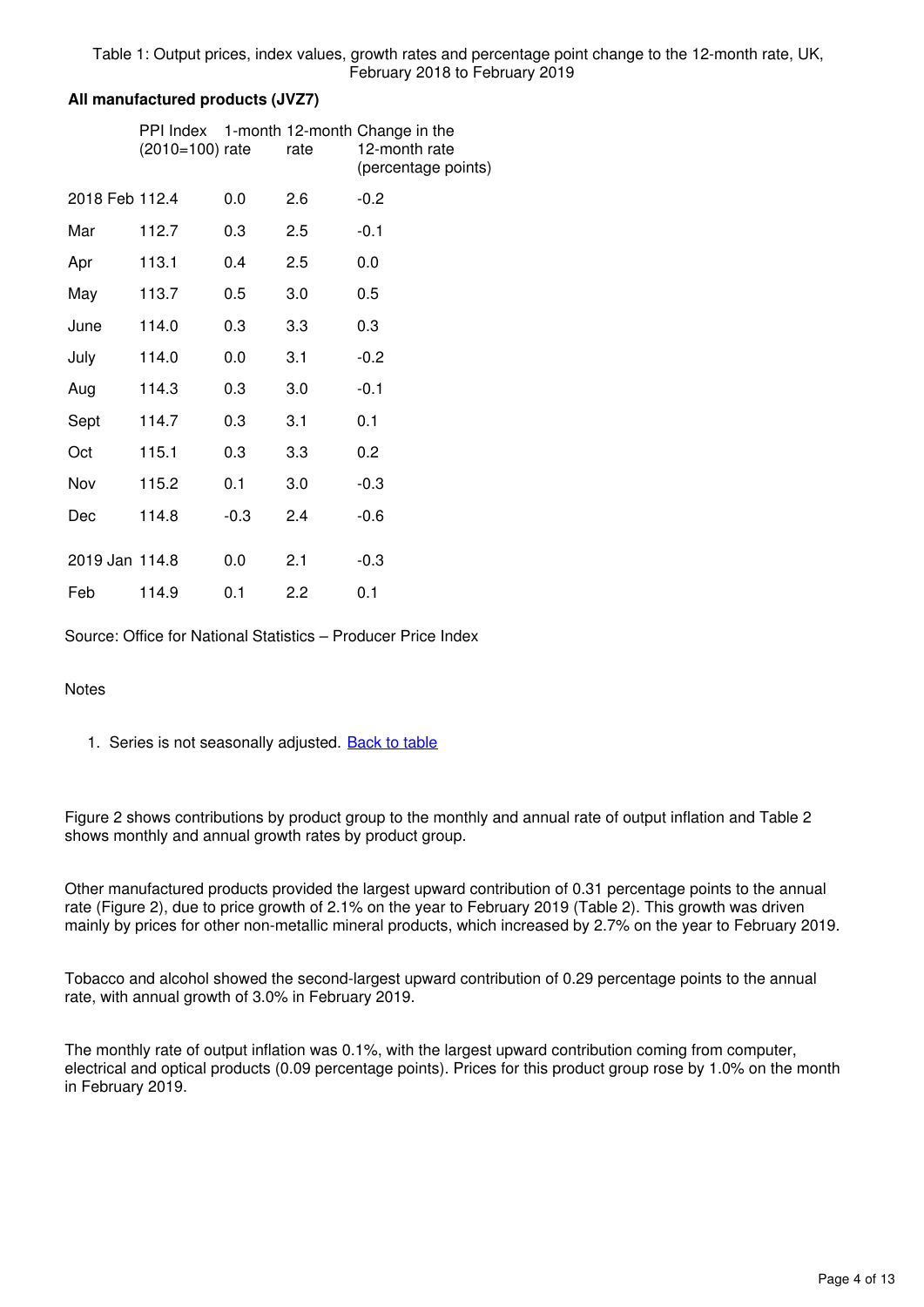#### **Figure 2: Other manufactured products provided the largest upward contribution to the annual output PPI rate**

#### **Output prices contribution to 1-month and 12-month growth rate, UK, February 2019**

## Figure 2: Other manufactured products provided the largest upward contribution to the annual output PPI rate

Output prices contribution to 1-month and 12-month growth rate, UK, February 2019



#### **Source: Office for National Statistics – Producer Price Index**

#### **Notes:**

1. Contributions to the rate may not add up to the rate exactly due to rounding.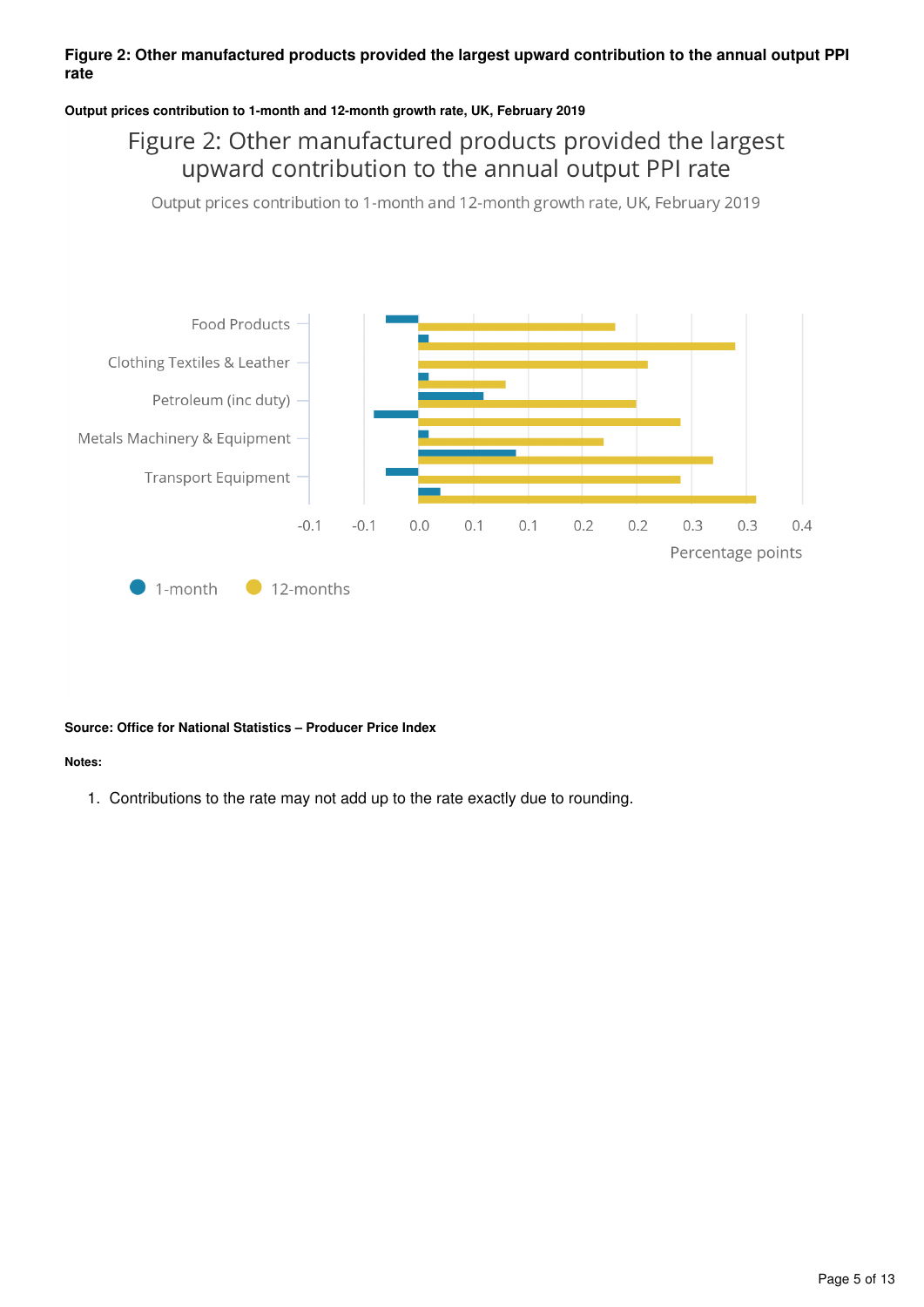|                                    |                 | Table 2: Output prices, growth rates, UK, February 2019 |
|------------------------------------|-----------------|---------------------------------------------------------|
| <b>Product group</b>               |                 | <b>Percentage Change</b>                                |
|                                    | 1-month<br>rate | 12-month<br>rate                                        |
| Food products                      | $-0.3$          | 1.2                                                     |
| Tobacco and alcohol (incl. duty)   | 0.2             | 3.0                                                     |
| Clothing, textile and leather      | 0.0             | 1.9                                                     |
| Paper and printing                 | 0.3             | 2.1                                                     |
| Petroleum products (incl. duty)    | 1.1             | 2.7                                                     |
| Chemical and pharmaceutical        | $-0.6$          | 3.3                                                     |
| Metal, machinery and equipment 0.2 |                 | 2.3                                                     |
| Computer, electrical and optical   | 1.0             | 2.4                                                     |
| Transport equipment                | $-0.4$          | 2.0                                                     |
| Other manufactured products        | 0.2             | 2.1                                                     |
| All manufacturing                  | 0.1             | 2.2                                                     |

Source: Office for National Statistics – Producer Price Index

Figure 3 shows contributions to the change in the annual rate for factory gate prices (output prices).

Petroleum products and computer, electrical and optical provided the main upward contributions to the 0.1 percentage points increase in the rate between January 2019 and February 2019. The largest upward movement came from petroleum products, at 0.21 percentage points.

Chemicals and pharmaceuticals provided the largest downward contribution to the change in the rate, at 0.13 percentage points.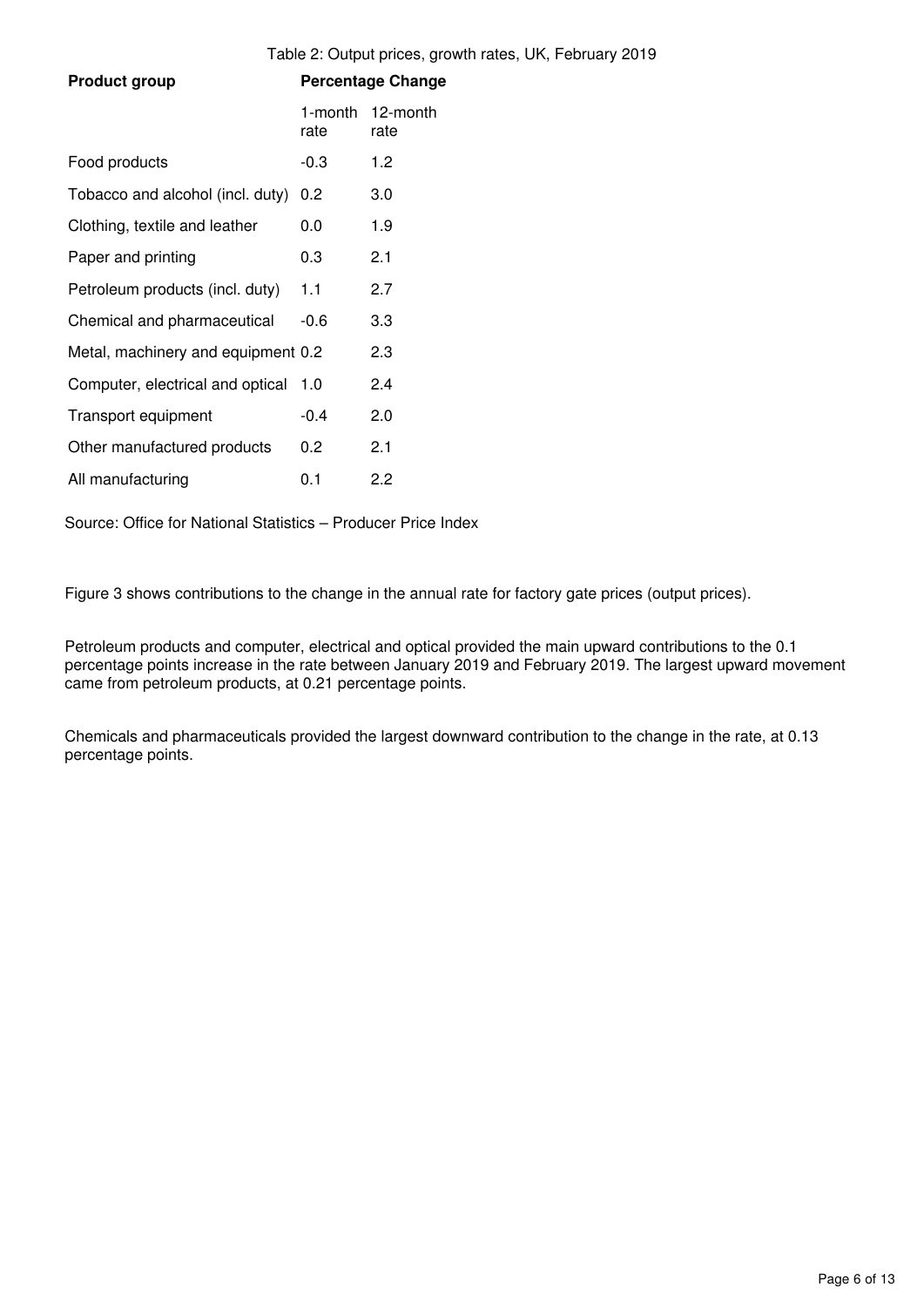#### **Figure 3: Petroleum products provided the largest upward contribution to change in the annual output PPI rate**

#### **Output PPI, contribution to change in the annual rate, UK, February 2019**

## Figure 3: Petroleum products provided the largest upward contribution to change in the annual output PPI rate

Output PPI, contribution to change in the annual rate, UK, February 2019



**Source: Office for National Statistics – Producer Price Index**

#### **Notes:**

1. Contributions to the rate may not add up to the rate exactly due to rounding.

## <span id="page-6-0"></span>**5 . Annual rate of input inflation picks up for the first time since September 2018**

The annual rate of inflation for materials and fuels purchased by manufacturers (input prices) rose to 3.7% in February 2019, up 1.1 percentage points from January 2019 (Table 3). This follows four consecutive months of slowing growth. The 12-month rate of input inflation has remained positive since July 2016.

The one-month rate for materials and fuels was positive for the first time in four months, with price growth of 0.6% in February 2019 (Table 3).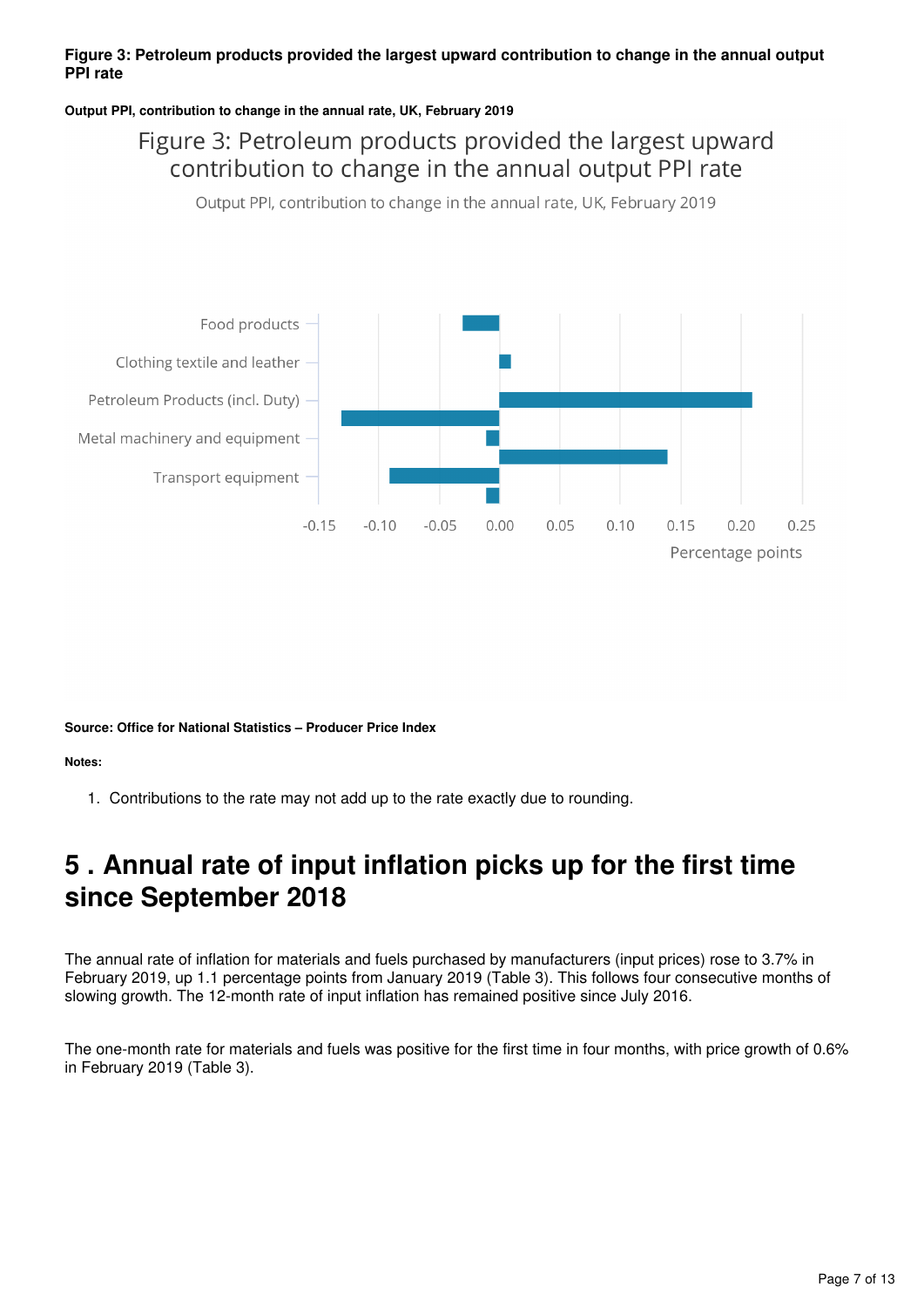Table 3: Input prices, index values, growth rates and percentage point change to the 12-month rate, UK, February 2018 to February 2019

#### **All materials and fuels purchased (K646)**

|                | PPI Index 1-month 12-month<br>(2010=100) rate |        | rate | Change in<br>the<br>12-month rate<br>(percentage<br>points) |
|----------------|-----------------------------------------------|--------|------|-------------------------------------------------------------|
| 2018 Feb 112.2 |                                               | $-0.4$ | 3.9  | $-0.5$                                                      |
| Mar            | 112.3                                         | 0.1    | 4.5  | 0.6                                                         |
| Apr            | 112.9                                         | 0.5    | 5.6  | 1.1                                                         |
| May            | 116.5                                         | 3.2    | 9.6  | 4.0                                                         |
| June           | 116.8                                         | 0.3    | 10.3 | 0.7                                                         |
| July           | 116.8                                         | 0.0    | 10.3 | 0.0                                                         |
| Aug            | 118.7                                         | 1.6    | 9.9  | $-0.4$                                                      |
| Sept           | 120.1                                         | 1.2    | 10.7 | 0.8                                                         |
| Oct            | 121.2                                         | 0.9    | 10.4 | $-0.3$                                                      |
| Nov            | 118.1                                         | $-2.6$ | 5.4  | -5.0                                                        |
| Dec            | 116.0                                         | $-1.8$ | 3.1  | $-2.3$                                                      |
| 2019 Jan 115.6 |                                               | $-0.3$ | 2.6  | $-0.5$                                                      |
| Feb            | 116.3                                         | 0.6    | 3.7  | 1.1                                                         |

Source: Office for National Statistics – Producer Price Index

#### **Notes**

1. 1. Series are not seasonally adjusted. [Back to table](#page-0-0)

The annual rate of inflation for imported materials and fuels was 2.7% in February 2019 (Table 4), up from 1.7% in January 2019. Imported materials and fuels represent roughly two-thirds of overall materials and fuels (input prices) in terms of index weight.

The sterling effective exchange rate index (ERI) rose 1.3% on the month to 78.8 in February 2019 (Table 4). This is the highest the index has been since May 2018. On the year, however, the ERI fell 0.3%, which is the third consecutive month that the annual rate has been negative (Bank of England).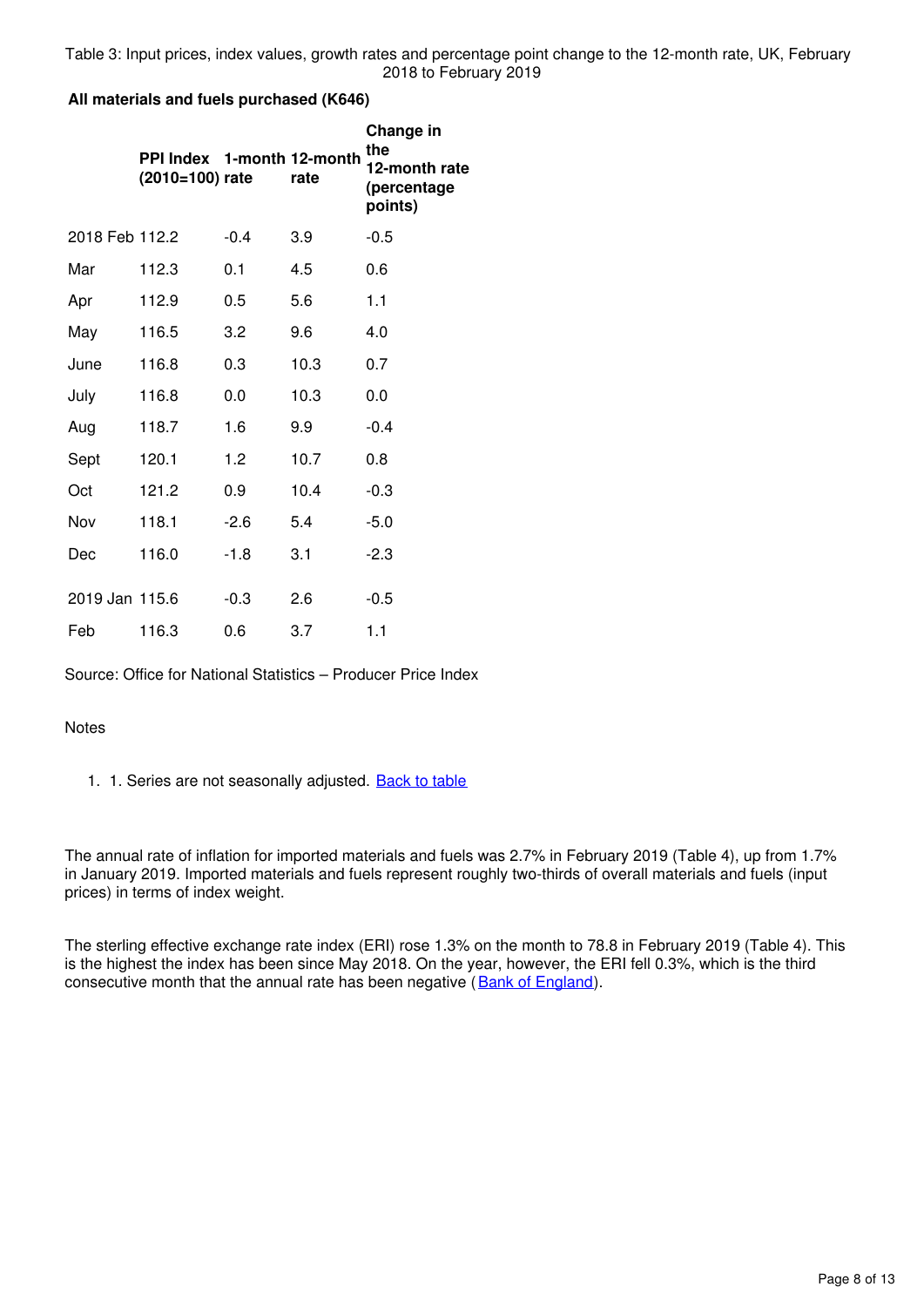Table 4: Imported materials and fuels purchased and sterling effective exchange rate, index values, growth rates and percentage point change to the 12-month rate, UK, February 2018 to February 2019

|             | (K64F)                           |                                                  |      | Imported materials and fuels purchased                         | Sterling effective exchange rate - month average<br>(BK67) |                                     |        |  |  |  |  |  |
|-------------|----------------------------------|--------------------------------------------------|------|----------------------------------------------------------------|------------------------------------------------------------|-------------------------------------|--------|--|--|--|--|--|
|             | <b>PPI Index</b><br>$(2010=100)$ | $12-$<br>$1 -$<br>month<br>month<br>rate<br>rate |      | Change in<br>the<br>12-month<br>rate<br>(percentage<br>points) | <b>Sterling</b><br><b>Index</b><br>$(Jan 2005=100)$        | 1-month<br>12-month<br>rate<br>rate |        |  |  |  |  |  |
| 2018<br>Feb | 109.1                            | $-0.5$                                           | 3.4  | 0.0                                                            | 79.0                                                       | 0.1                                 | 1.7    |  |  |  |  |  |
| Mar         | 109.2                            | 0.1                                              | 3.1  | $-0.3$                                                         | 79.2                                                       | 0.3                                 | 3.4    |  |  |  |  |  |
| Apr         | 109.8                            | 0.5                                              | 4.6  | 1.5                                                            | 80.3                                                       | 1.4                                 | 2.6    |  |  |  |  |  |
| May         | 113.8                            | 3.6                                              | 9.1  | 4.5                                                            | 78.8                                                       | $-1.9$                              | 0.1    |  |  |  |  |  |
| June        | 114.0                            | 0.2                                              | 9.2  | 0.1                                                            | 78.5                                                       | $-0.4$                              | 1.8    |  |  |  |  |  |
| July        | 114.6                            | 0.5                                              | 10.0 | 0.8                                                            | 78.2                                                       | $-0.4$                              | 1.6    |  |  |  |  |  |
| Aug         | 115.8                            | 1.0                                              | 8.6  | $-1.4$                                                         | 77.4                                                       | $-1.0$                              | 2.5    |  |  |  |  |  |
| Sept        | 116.1                            | 0.3                                              | 8.9  | 0.3                                                            | 78.2                                                       | 1.0                                 | 1.4    |  |  |  |  |  |
| Oct         | 117.1                            | 0.9                                              | 8.7  | $-0.2$                                                         | 78.6                                                       | 0.5                                 | 1.7    |  |  |  |  |  |
| Nov         | 114.6                            | $-2.1$                                           | 4.9  | $-3.8$                                                         | 78.3                                                       | $-0.4$                              | 0.9    |  |  |  |  |  |
| Dec         | 112.5                            | $-1.8$                                           | 2.8  | $-2.1$                                                         | 76.7                                                       | $-2.0$                              | $-2.0$ |  |  |  |  |  |
| 2019<br>Jan | 111.5                            | $-0.9$                                           | 1.7  | $-1.1$                                                         | 77.8                                                       | 1.4                                 | $-1.4$ |  |  |  |  |  |
| Feb         | 112.1                            | 0.5                                              | 2.7  | 1.0                                                            | 78.8                                                       | 1.3                                 | $-0.3$ |  |  |  |  |  |

Source: Office for National Statistics. The sterling effective exchange rate source: Bank of England

#### **Notes**

1. Series are not seasonally adjusted. **[Back to table](#page-0-0)** 

**Imported materials and fuels purchased** 

2. The sterling effective exchange rate measures changes in the strength of sterling relative to a basket of other currencies,The sterling effective exchange rate is only indicative of the rates applied to producer prices. This is because the sterling effective exchange rate is a trade weighted index that represents all UK trade, whereas producer prices reflect transactions in the manufacturing sector. [Back to table](#page-0-0)

Figure 4 shows contributions by product group to the monthly and annual rate of input inflation and Table 5 shows monthly and annual growth rates by product group.

The largest positive contribution to the annual rate in February 2019 came from fuel, which contributed 1.13 percentage points (Figure 4) and had annual price growth of 10.1% (Table 5). The positive contribution from fuel was driven mainly by prices for electricity production and distribution, which rose 10.6% on the year, although this was down from 10.8% in January 2019.

Imported metals provided the second-largest contribution to the annual rate (0.54 percentage points) with annual price growth of 6.7% in February 2019.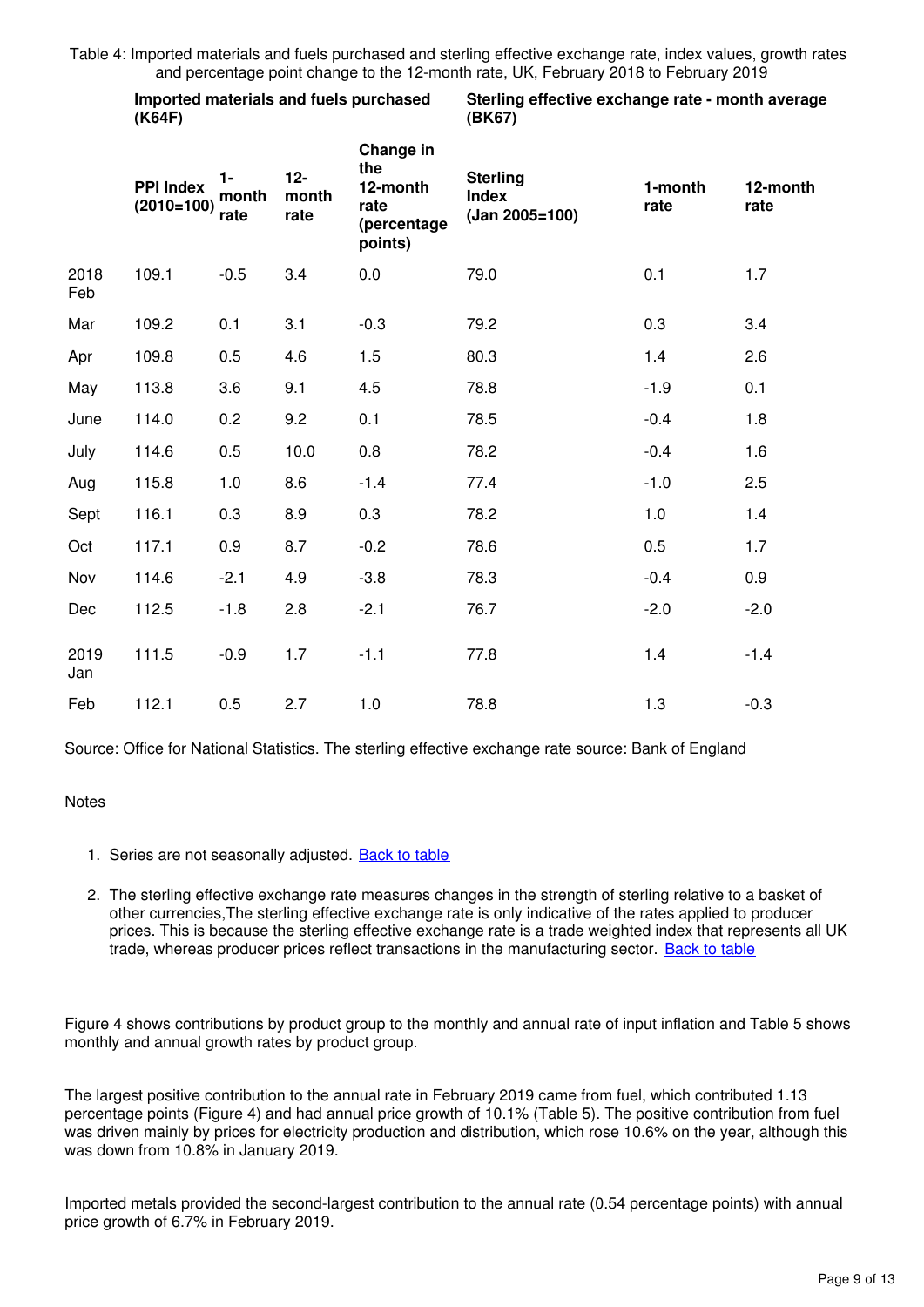Crude oil prices were the main contributor to the positive monthly input inflation rate, with an upward contribution of 0.81 percentage points and price growth of 5.4%. This is the highest monthly growth for this product group since May 2018. In February 2019, world Brent prices were at an average of US \$61 per barrel, up 8.0% on the month ([World Bank](http://www.worldbank.org/en/research/commodity-markets)). This increase in world Brent prices was only partially offset by the strengthening of the sterling exchange rate in February 2019, therefore driving the positive direction of the monthly input inflation rate.

#### **Figure 4: Fuel provided the largest upward contribution to the annual input PPI rate**

#### **Input PPI, contribution to 1-month and 12-month growth rate, UK, February 2019**

## Figure 4: Fuel provided the largest upward contribution to the annual input PPI rate

Input PPI, contribution to 1-month and 12-month growth rate, UK, February 2019



#### **Source: Office for National Statistics – Producer Price Index**

#### **Notes:**

1. Contributions to the rate may not add up to the rate exactly due to rounding.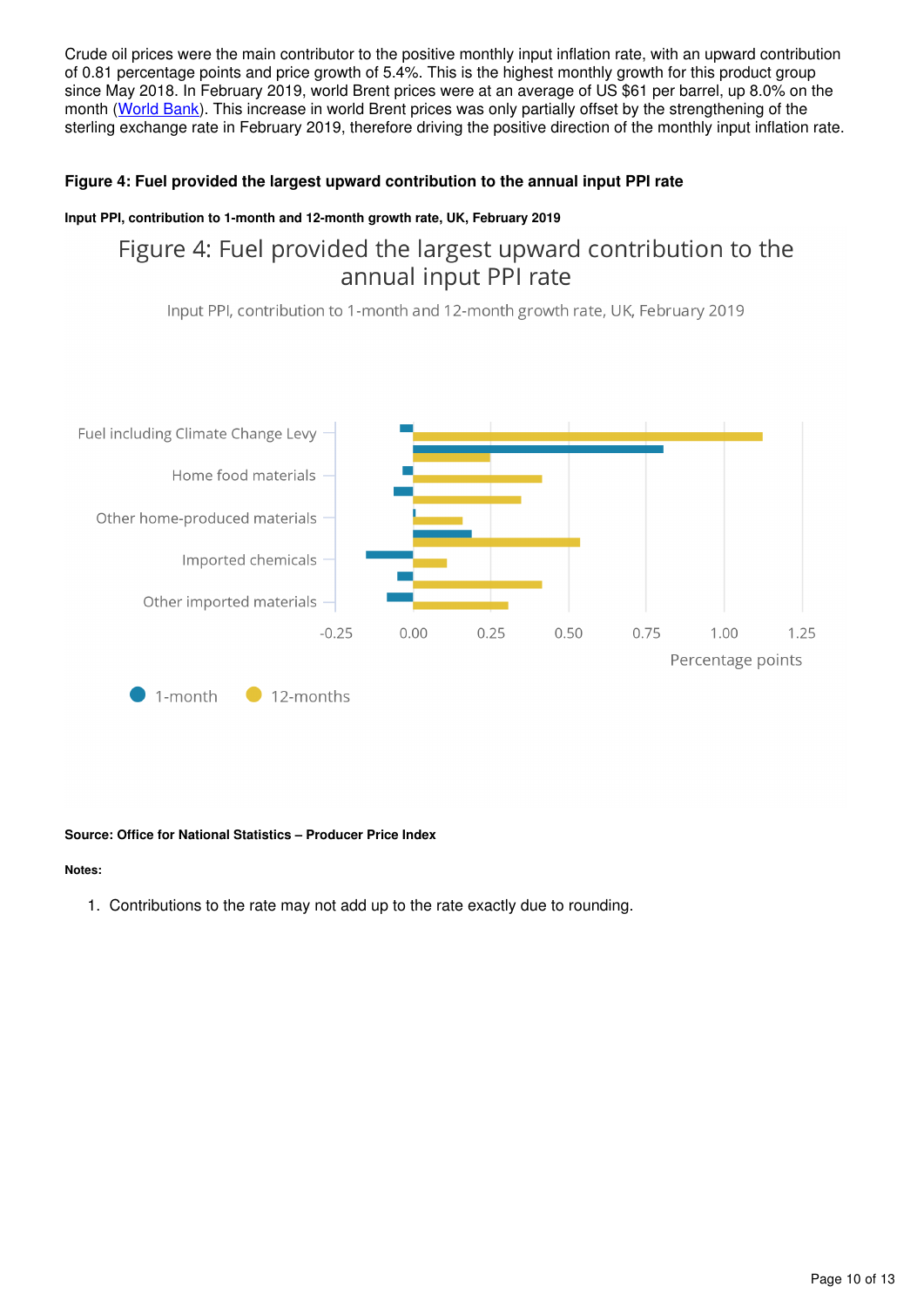| <b>Product group</b>                    |        | Percentage change        |
|-----------------------------------------|--------|--------------------------|
|                                         | rate   | 1-month 12-month<br>rate |
| Fuel including Climate Change Levy -0.3 |        | 10.1                     |
| Crude oil                               | 5.4    | 1.6                      |
| Home food materials                     | $-0.2$ | 2.9                      |
| Imported food materials                 | $-0.9$ | 4.8                      |
| Other home-produced materials           | 0.3    | 5.2                      |
| Imported metals                         | 2.4    | 6.7                      |
| Imported chemicals                      | $-1.1$ | 0.8                      |
| Imported parts and equipment            | -0.3   | 2.5                      |
| Other imported materials                | $-1.0$ | 3.6                      |
| All manufacturing                       | 0.6    | 3.7                      |

Source: Office for National Statistics – Producer Price Index

Figure 5 shows contributions to the change in the annual rate of inflation for fuels and materials purchased by manufacturers (input prices).

There was a 1.1 percentage points increase in the annual rate for inputs between January 2019 and February 2019, with three product groups displaying upward contributions to the change in the rate. Crude oil provided the largest upward contribution of 1.61 percentage points, with imported metals and other home-produced materials making smaller positive contributions.

Imported chemicals provided the largest downward contribution to the change in the rate, at 0.30 percentage points.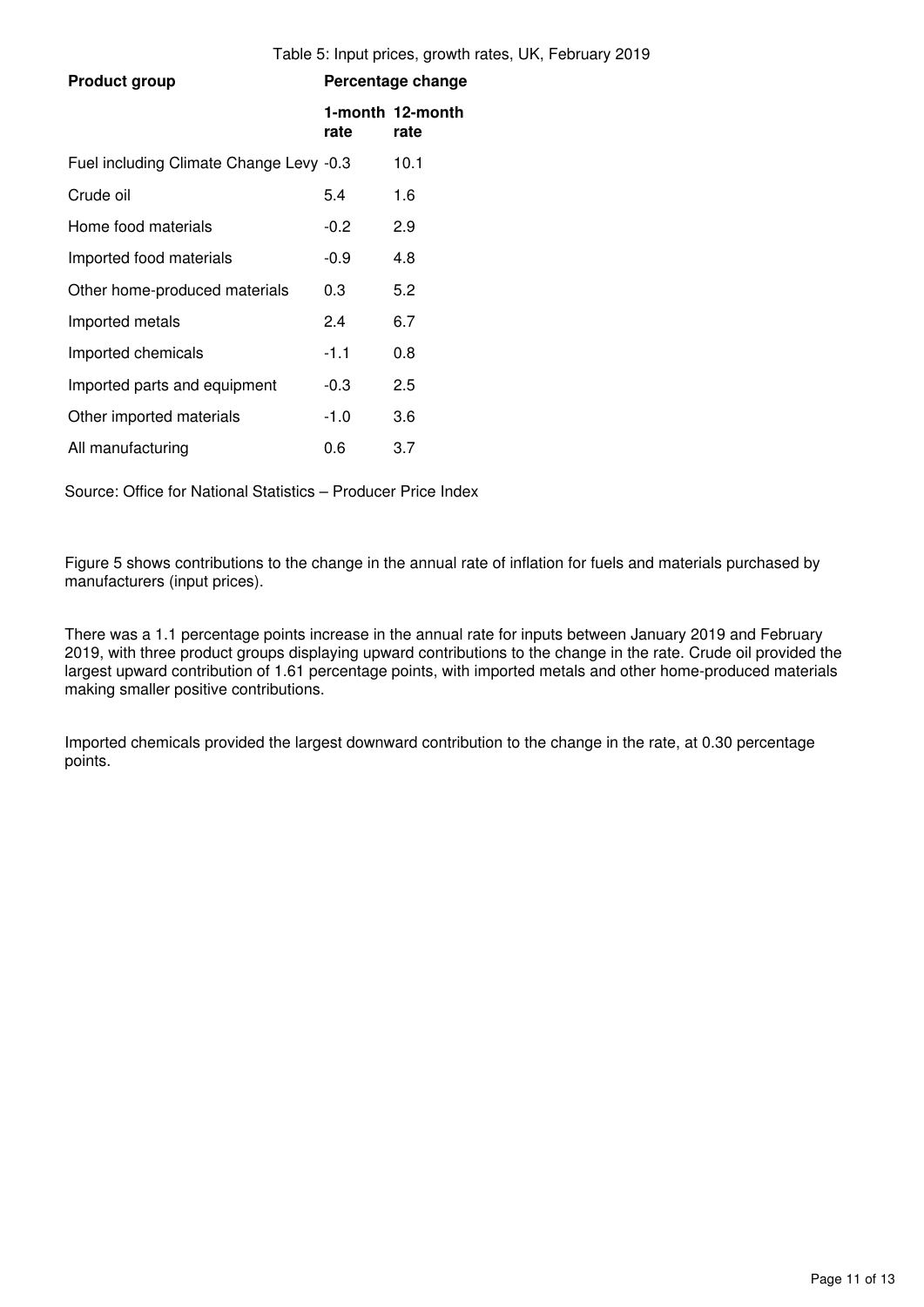#### **Figure 5: Crude oil had the largest upward contribution to change in the annual input PPI rate**

#### **Input PPI, contribution to change in the annual rate, UK, February 2019**

## Figure 5: Crude oil had the largest upward contribution to change in the annual input PPI rate

Input PPI, contribution to change in the annual rate, UK, February 2019



**Source: Office for National Statistics – Producer Price Index**

#### **Notes:**

1. Contributions to the rate may not add up to the rate exactly due to rounding.

## <span id="page-11-0"></span>**6 . Links to related statistics**

In addition to the data included within this statistical bulletin, the following detailed datasets are available:

- [Aerospace and electronic cost indices time series data](https://www.ons.gov.uk/economy/inflationandpriceindices/datasets/aerospaceandelectronicscostindices)
- [Producer Price Index time series data](https://www.ons.gov.uk/economy/inflationandpriceindices/datasets/producerpriceindex)

Higher, lower and equal movements for each Producer Price Index are shown in the Producer price inflation [records: monthly figures.](https://www.ons.gov.uk/economy/inflationandpriceindices/datasets/producerpriceindicesrecords)

A summary of the revisions to PPI data are available in the PPI revision triangles: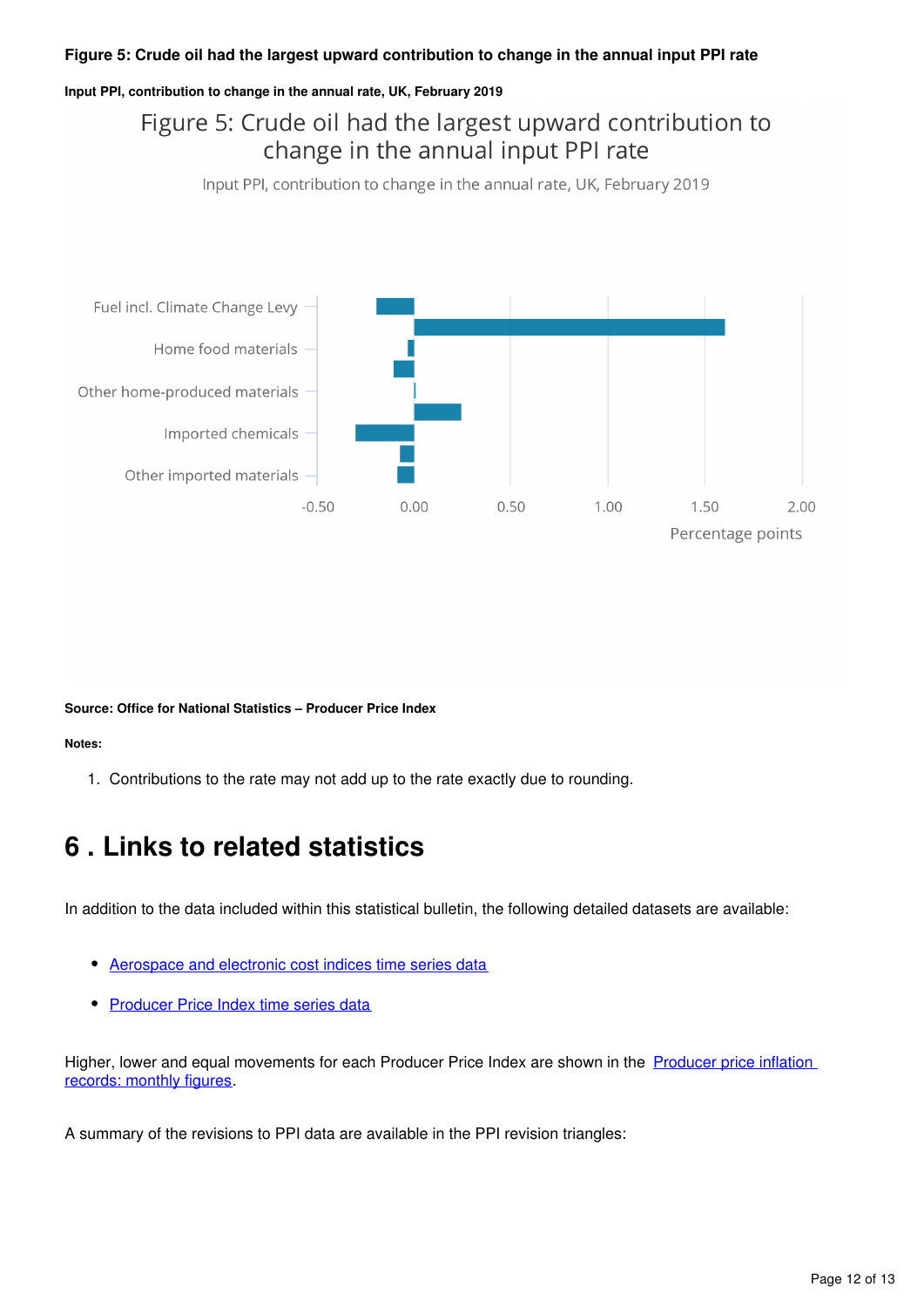- [Producer price inflation revision triangle: total output 12-months \(JVZ7\)](https://www.ons.gov.uk/economy/inflationandpriceindices/datasets/producerpriceindexrevisiontriangletotaloutput12monthsjvz7)
- [Producer price inflation revision triangle: total output 1-month \(JVZ7\)](https://www.ons.gov.uk/economy/inflationandpriceindices/datasets/producerpriceindexrevisiontriangletotaloutput1monthjvz7)
- [Producer price inflation revision triangle: total input 12-months \(K646\)](https://www.ons.gov.uk/economy/inflationandpriceindices/datasets/producerpriceindexrevisiontriangletotalinput12months)
- [Producer price inflation revision triangle: total input 1-month \(K646\)](https://www.ons.gov.uk/economy/inflationandpriceindices/datasets/producerpriceindexrevisiontriangletotalinput1month)

Other important measures of inflation and prices include the [Consumer Prices Index \(CPI\)](https://www.ons.gov.uk/economy/inflationandpriceindices/bulletins/consumerpriceinflation/previousReleases) and the Services [Producer Price Index \(SPPI\).](https://www.ons.gov.uk/economy/inflationandpriceindices/bulletins/servicesproducerpriceindices/previousReleases)

## <span id="page-12-0"></span>**7 . Quality and methodology**

The [Producer Price Index \(PPI\) Quality and Methodology Information report](http://www.ons.gov.uk/economy/inflationandpriceindices/qmis/producerpriceindicesqmi) contains important information on:

- the strengths and limitations of the data and how it compares with related data
- uses and users of the data
- how the output was created
- the quality of the output including the accuracy of the data

If you would like more information about the reliability of the data, a [PPI standard errors article](https://www.ons.gov.uk/releases/producerpriceindex12monthgrowthrateswithstandarderrorsuk) was published on 18 May 2018. The tables present the calculated standard errors of the PPI during the period January 2017 to December 2017, for both month-on-month and 12-month growth.

[Guidance on using indices in indexation clauses \(PDF, 197KB\)](http://webarchive.nationalarchives.gov.uk/20160106081426/http:/www.ons.gov.uk/ons/guide-method/user-guidance/prices/ppi/guidance-on-using-indices-in-indexation-clauses.pdf) covers producer prices, services producer prices and consumer prices.

An up-to-date manual for the PPI, including the import and export index, is now available. PPI methods and [guidance \(PDF, 1.18MB\)](http://webarchive.nationalarchives.gov.uk/20160106081426/http:/www.ons.gov.uk/ons/guide-method/user-guidance/prices/ppi/producer-price-indices--methods-and-guidance----2014-edition.pdf) provides an outline of the methods used to produce the PPI as well as information about recent PPI developments.

Gross sector basis figures, which include intra-industry sales and purchases, are shown in [PPI dataset Tables 4](http://www.ons.gov.uk/economy/inflationandpriceindices/datasets/producerpriceindexreferencetables)  [and 6](http://www.ons.gov.uk/economy/inflationandpriceindices/datasets/producerpriceindexreferencetables).

The detailed input indices of prices of materials and fuels purchased by industry ([PPI dataset Table 6](http://www.ons.gov.uk/economy/inflationandpriceindices/datasets/producerpriceindexreferencetables)) do not include the Climate Change Levy (CCL). This is because each industry can, in practice, pay its own rate for the various forms of energy, depending on the various negotiated discounts and exemptions that apply.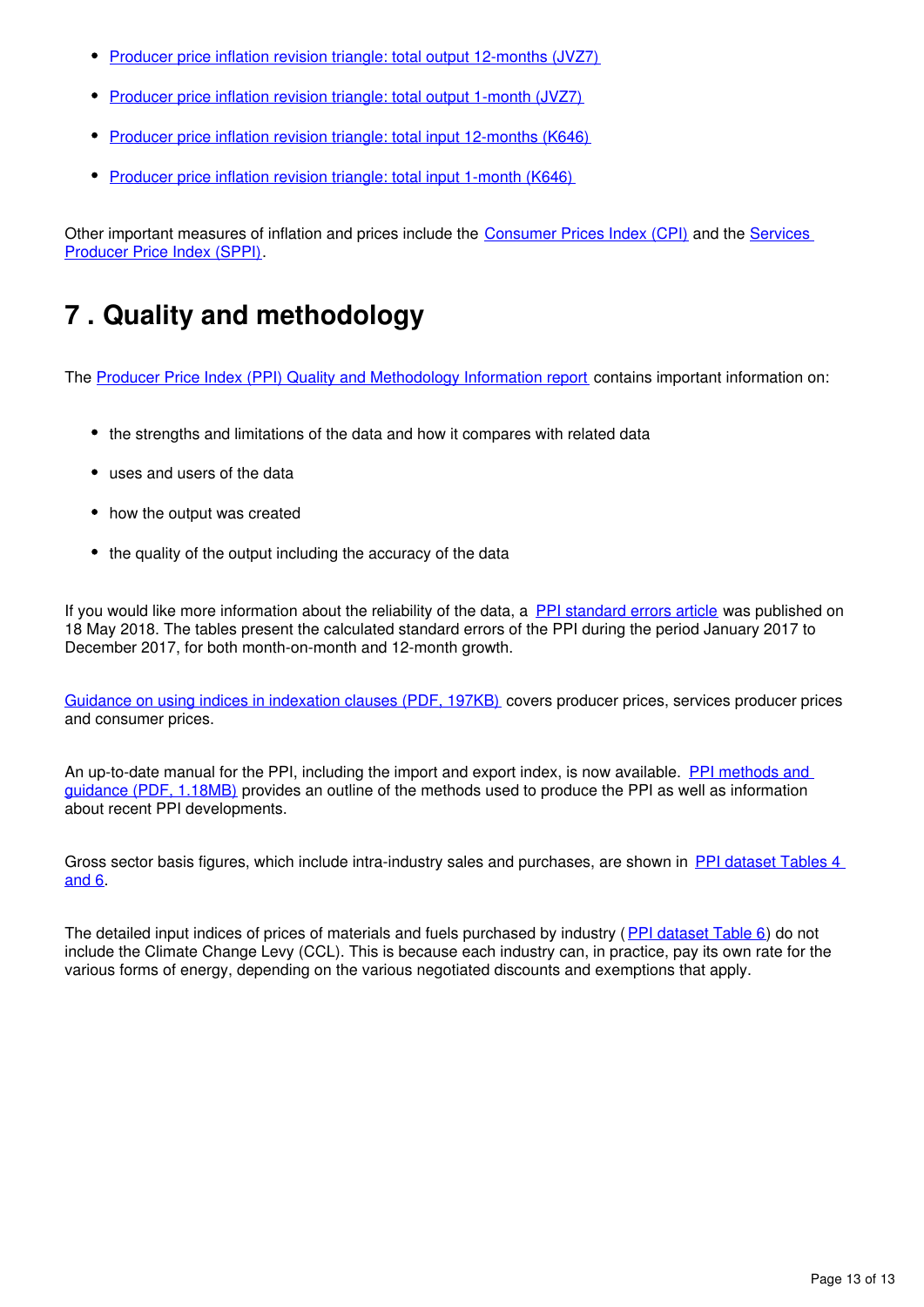2010=100, SIC2007

|          |                                 |        | Net Sector                |                                                         |               |                           | <b>Gross Sector</b>                                     |        |                           |                                                        |        |                           |  |  |  |
|----------|---------------------------------|--------|---------------------------|---------------------------------------------------------|---------------|---------------------------|---------------------------------------------------------|--------|---------------------------|--------------------------------------------------------|--------|---------------------------|--|--|--|
|          | Output of manufactured products |        |                           | All manufacturing excluding<br>food, beverages, tobacco | and petroleum |                           | Food products, beverages and<br>tobacco, including duty |        |                           | Coke and refined petroleum<br>products, including duty |        |                           |  |  |  |
|          | Index                           |        | percentage<br>change over | Index                                                   |               | percentage<br>change over | Index                                                   |        | percentage<br>change over | Index                                                  |        | percentage<br>change over |  |  |  |
|          | $(2010=100)$                    | 1 mth  | 12 mths                   | $(2010=100)$                                            | l mth         | 12 mths                   | $(2010=100)$                                            | 1 mth  | 12 mths                   | $(2010=100)$                                           | 1 mth  | 12 mths                   |  |  |  |
|          | 7200700000                      |        |                           | 7200799000                                              |               |                           | 7111101280                                              |        |                           | 7112190080                                             |        |                           |  |  |  |
|          | JVZ7                            |        |                           | K3BI                                                    |               |                           | <b>K65A</b>                                             |        |                           | <b>K37Y</b>                                            |        |                           |  |  |  |
| 2018 Aug | 114.3                           | 0.3    | 3.0                       | 112.6                                                   | 0.2           | 2.2                       | 117.1                                                   | 0.1    | 1.4                       | 109.1                                                  | 1.0    | 14.6                      |  |  |  |
| Sep      | 114.7                           | 0.3    | 3.1                       | 112.8                                                   | 0.2           | 2.5                       | 118.1                                                   | 0.9    | 2.1                       | 110.7                                                  | 1.5    | 13.4                      |  |  |  |
| Oct      | 115.1                           | 0.3    | 3.3                       | 113.1                                                   | 0.3           | 2.5                       | 118.1                                                   |        | 1.5                       | 113.3                                                  | 2.3    | 15.4                      |  |  |  |
| Nov      | 115.2                           | 0.1    | 3.0                       | 113.2                                                   | 0.1           | 2.4                       | 118.4                                                   | 0.3    | 1.5                       | 110.7                                                  | $-2.3$ | 10.9                      |  |  |  |
| Dec      | 114.8                           | $-0.3$ | 2.4                       | 113.3                                                   | 0.1           | 2.4                       | 118.6                                                   | 0.2    | 0.9                       | 104.1                                                  | $-6.0$ | 3.7                       |  |  |  |
| 2019 Jan | 114.8p                          |        | 2.1                       | 113.7p                                                  | 0.4           | 2.4                       | 118.6p                                                  |        | 1.5                       | 101.6p                                                 | $-2.4$ | 0.3                       |  |  |  |
| Feb      | 114.9p                          | 0.1    | 2.2                       | 113.8p                                                  | 0.1           | 2.2                       | 118.4p                                                  | $-0.2$ | 1.4                       | 102.7p                                                 | 1.1    | 2.7                       |  |  |  |
|          |                                 |        |                           |                                                         |               |                           |                                                         |        |                           |                                                        |        |                           |  |  |  |

 $p =$  provisional

**1**

 $r =$  revised

Source: Office for National Statistics

## **2** Net Sector Input Prices, including Climate Change Levy<sup>1</sup>: summary (not seasonally adjusted) - SIC 2007 **(not seasonally adjusted) - SIC 2007**

2010=100, SIC2007

|          |                       | All manufacturing<br>(materials and fuel purchased) |                           |                       | Materials purchased<br>by manufacturing industry |                           | Fuel purchased<br>by manufacturing industry |                           |         |  |
|----------|-----------------------|-----------------------------------------------------|---------------------------|-----------------------|--------------------------------------------------|---------------------------|---------------------------------------------|---------------------------|---------|--|
|          |                       |                                                     | percentage<br>change over |                       |                                                  | percentage<br>change over |                                             | percentage<br>change over |         |  |
|          | Index<br>$(2010=100)$ | mth                                                 | 12 mths                   | Index<br>$(2010=100)$ | 1 mth                                            | 12 mths                   | Index<br>$(2010=100)$                       | 1 mth                     | 12 mths |  |
|          | 6207000050            |                                                     |                           | 6207000010            |                                                  |                           | 6207000060                                  |                           |         |  |
|          | K646                  |                                                     |                           | K644                  |                                                  |                           | K647                                        |                           |         |  |
| 2018 Aug | 118.7                 | 1.6                                                 | 9.9                       | 117.9                 | 1.3                                              | 9.7                       | 125.3                                       | 3.4                       | 12.1    |  |
| Sep      | 120.1                 | 1.2                                                 | 10.7                      | 118.8                 | 0.8                                              | 10.2                      | 131.5                                       | 4.9                       | 15.9    |  |
| Oct      | 121.2r                | 0.9                                                 | 10.4                      | 119.9r                | 0.9                                              | 9.9                       | 133.3                                       | 1.4                       | 14.5    |  |
| Nov      | 118.1r                | $-2.6$                                              | 5.4                       | 116.5r                | $-2.8$                                           | 5.0                       | 132.5                                       | $-0.6$                    | 9.4     |  |
| Dec      | 116.0                 | $-1.8$                                              | 3.1                       | 113.8                 | $-2.3$                                           | 2.3                       | 135.3                                       | 2.1                       | 9.3     |  |
| 2019 Jan | 115.6p                | $-0.3$                                              | 2.6                       | 113.2p                | $-0.5$                                           | 1.5                       | 137.4p                                      | 1.6                       | 12.0    |  |
| Feb      | 116.3p                | 0.6                                                 | 3.7                       | 114.0p                | 0.7                                              | 2.9                       | 137.0p                                      | $-0.3$                    | 10.1    |  |

1 The Climate Change Levy was introduced in April 2001.

Source: Office for National Statistics

p = provisional r = revised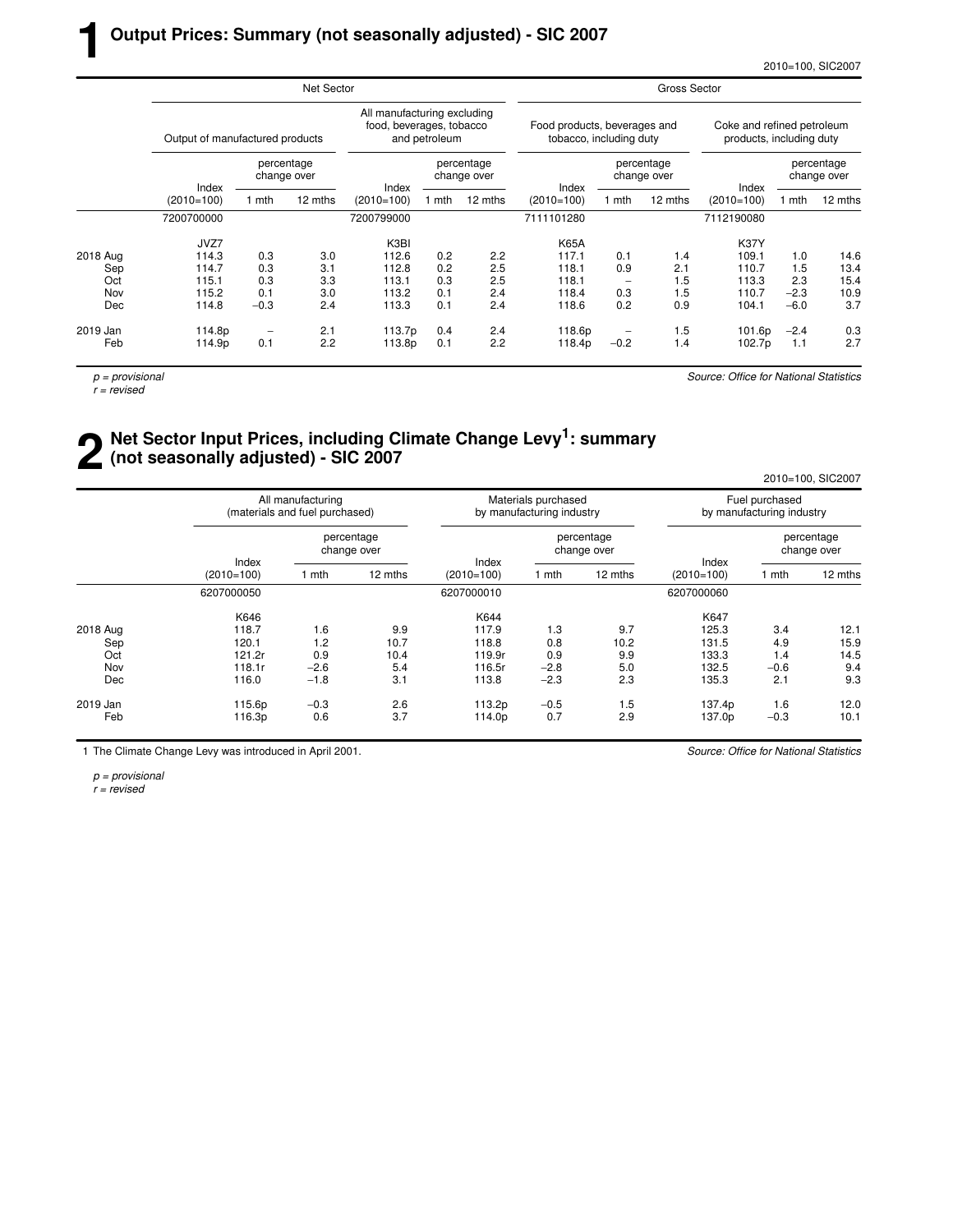2010=100, SIC2007

|          |              | Output of manufactured products |                           |              | All manufacturing excluding<br>food, beverages, tobacco and petroleum |                           | All manufacturing, excluding duty <sup>1</sup> |                          |                           |  |
|----------|--------------|---------------------------------|---------------------------|--------------|-----------------------------------------------------------------------|---------------------------|------------------------------------------------|--------------------------|---------------------------|--|
|          | Index        |                                 | percentage<br>change over | Index        |                                                                       | percentage<br>change over | Index                                          |                          | percentage<br>change over |  |
|          | $(2010=100)$ | 1 month                         | 12 months                 | $(2010=100)$ | 1 month                                                               | 12 months                 | $(2010 = 100)$                                 | 1 month                  | 12 months                 |  |
|          | 7200700000   |                                 |                           | 7200799000   |                                                                       |                           | 7200700010                                     |                          |                           |  |
|          | JVZ7         |                                 |                           | K3BI         |                                                                       |                           | JVZ8                                           |                          |                           |  |
| 2015 Aug | 106.4        | $-0.5$                          | $-1.9$                    | 105.8        | $-0.1$                                                                |                           | 106.8                                          | $-0.5$                   | $-1.6$                    |  |
| Sep      | 106.3        | $-0.1$                          | $-1.8$                    | 105.9        | 0.1                                                                   | 0.2                       | 106.7                                          | $-0.1$                   | $-1.6$                    |  |
| Oct      | 106.1        | $-0.2$                          | $-1.5$                    | 105.8        | $-0.1$                                                                | 0.3                       | 106.5                                          | $-0.2$                   | $-1.3$                    |  |
| Nov      | 105.9        | $-0.2$                          | $-1.6$                    | 105.6        | $-0.2$                                                                | $-0.1$                    | 106.3                                          | $-0.2$                   | $-1.4$                    |  |
| Dec      | 105.6        | $-0.3$                          | $-1.4$                    | 105.8        | 0.2                                                                   | 0.1                       | 106.1                                          | $-0.2$                   | $-1.1$                    |  |
|          |              |                                 |                           |              |                                                                       |                           |                                                |                          |                           |  |
| 2016 Jan | 105.5        | $-0.1$                          | $-1.0$                    | 106.0        | 0.2                                                                   | 0.1                       | 106.1                                          | $\overline{\phantom{a}}$ | $-0.8$                    |  |
| Feb      | 105.6        | 0.1                             | $-1.1$                    | 106.1        | 0.1                                                                   | 0.2                       | 106.2                                          | 0.1                      | $-0.8$                    |  |
| Mar      | 106.1        | 0.5                             | $-0.7$                    | 106.2        | 0.1                                                                   | 0.3                       | 106.6                                          | 0.4                      | $-0.7$                    |  |
| Apr      | 106.5        | 0.4                             | $-0.5$                    | 106.4        | 0.2                                                                   | 0.5                       | 107.0                                          | 0.4                      | $-0.4$                    |  |
| May      | 106.6        | 0.1                             | $-0.5$                    | 106.5        | 0.1                                                                   | 0.6                       | 107.0                                          |                          | $-0.4$                    |  |
| Jun      | 106.9        | 0.3                             | $-0.2$                    | 106.6        | 0.1                                                                   | 0.7                       | 107.3                                          | 0.3                      | $-0.1$                    |  |
|          |              |                                 |                           |              |                                                                       |                           |                                                |                          |                           |  |
| Jul      | 107.1        | 0.2                             | 0.2                       | 107.2        | 0.6                                                                   | 1.2                       | 107.5                                          | 0.2                      | 0.2                       |  |
| Aug      | 107.3        | 0.2                             | 0.8                       | 107.4        | 0.2                                                                   | 1.5                       | 107.7                                          | 0.2                      | 0.8                       |  |
| Sep      | 107.6        | 0.3                             | 1.2                       | 107.4        | $\overline{\phantom{0}}$                                              | 1.4                       | 108.0                                          | 0.3                      | 1.2                       |  |
| Oct      | 108.3        | 0.7                             | 2.1                       | 107.9        | 0.5                                                                   | 2.0                       | 108.8                                          | 0.7                      | 2.2                       |  |
| Nov      | 108.4        | 0.1                             | 2.4                       | 108.0        | 0.1                                                                   | 2.3                       | 108.8                                          |                          | 2.4                       |  |
| Dec      | 108.7        | 0.3                             | 2.9                       | 108.1        | 0.1                                                                   | 2.2                       | 109.1                                          | 0.3                      | 2.8                       |  |
| 2017 Jan | 109.3        | 0.6                             | 3.6                       | 108.6        | 0.5                                                                   | 2.5                       | 109.7                                          | 0.5                      | 3.4                       |  |
| Feb      | 109.5        | 0.2                             | 3.7                       | 108.6        |                                                                       | 2.4                       | 109.9                                          | 0.2                      | 3.5                       |  |
| Mar      | 110.0        | 0.5                             | 3.7                       | 109.0        | 0.4                                                                   | 2.6                       | 110.2                                          | 0.3                      | 3.4                       |  |
| Apr      | 110.3        | 0.3                             | 3.6                       | 109.4        | 0.4                                                                   | 2.8                       | 110.6                                          | 0.4                      | 3.4                       |  |
| May      | 110.4        | 0.1                             | 3.6                       | 109.5        | 0.1                                                                   | 2.8                       | 110.7                                          | 0.1                      | 3.5                       |  |
| Jun      | 110.4        | $\overline{\phantom{0}}$        | 3.3                       | 109.7        | 0.2                                                                   | 2.9                       | 110.7                                          | $\overline{\phantom{0}}$ | 3.2                       |  |
|          |              |                                 |                           |              |                                                                       |                           |                                                |                          |                           |  |
| Jul      | 110.6        | 0.2                             | 3.3                       | 109.9        | 0.2                                                                   | 2.5                       | 110.9                                          | 0.2                      | 3.2                       |  |
| Aug      | 111.0        | 0.4                             | 3.4                       | 110.2        | 0.3                                                                   | 2.6                       | 111.3                                          | 0.4                      | 3.3                       |  |
| Sep      | 111.2        | 0.2                             | 3.3                       | 110.1        | $-0.1$                                                                | 2.5                       | 111.5                                          | 0.2                      | 3.2                       |  |
| Oct      | 111.4        | 0.2                             | 2.9                       | 110.3        | 0.2                                                                   | 2.2                       | 111.8                                          | 0.3                      | 2.8                       |  |
| Nov      | 111.8        | 0.4                             | 3.1                       | 110.5        | 0.2                                                                   | 2.3                       | 112.1                                          | 0.3                      | 3.0                       |  |
| Dec      | 112.1        | 0.3                             | 3.1                       | 110.6        | 0.1                                                                   | 2.3                       | 112.4                                          | 0.3                      | 3.0                       |  |
|          |              |                                 |                           |              |                                                                       |                           |                                                |                          |                           |  |
| 2018 Jan | 112.4        | 0.3                             | 2.8                       | 111.0        | 0.4                                                                   | 2.2                       | 112.6                                          | 0.2                      | 2.6                       |  |
| Feb      | 112.4        |                                 | 2.6                       | 111.3        | 0.3                                                                   | 2.5                       | 112.7                                          | 0.1                      | 2.5                       |  |
| Mar      | 112.7        | 0.3                             | 2.5                       | 111.4        | 0.1                                                                   | 2.2                       | 112.9                                          | 0.2                      | 2.5                       |  |
| Apr      | 113.1        | 0.4                             | 2.5                       | 111.6        | 0.2                                                                   | 2.0                       | 113.3                                          | 0.4                      | 2.4                       |  |
| May      | 113.7        | 0.5                             | 3.0                       | 111.9        | 0.3                                                                   | 2.2                       | 113.8                                          | 0.4                      | 2.8                       |  |
| Jun      | 114.0        | 0.3                             | 3.3                       | 112.3        | 0.4                                                                   | 2.4                       | 114.1                                          | 0.3                      | 3.1                       |  |
| Jul      | 114.0        | $\overline{\phantom{a}}$        | 3.1                       | 112.4        | 0.1                                                                   | 2.3                       | 114.1                                          | $\overline{\phantom{a}}$ | 2.9                       |  |
| Aug      | 114.3        | 0.3                             | 3.0                       | 112.6        | 0.2                                                                   | 2.2                       | 114.4                                          | 0.3                      | 2.8                       |  |
| Sep      | 114.7        | 0.3                             | 3.1                       | 112.8        | 0.2                                                                   | 2.5                       | 114.8                                          | 0.3                      | 3.0                       |  |
| Oct      | 115.1        | 0.3                             | 3.3                       | 113.1        | 0.3                                                                   | 2.5                       | 115.2                                          | 0.3                      | 3.0                       |  |
| Nov      | 115.2        | 0.1                             | 3.0                       | 113.2        | 0.1                                                                   | 2.4                       | 115.2                                          |                          | 2.8                       |  |
| Dec      | 114.8        | $-0.3$                          | 2.4                       | 113.3        | 0.1                                                                   | 2.4                       | 114.8                                          | $-0.3$                   | 2.1                       |  |
|          |              |                                 |                           |              |                                                                       |                           |                                                |                          |                           |  |
| 2019 Jan | 114.8p       | $\overline{\phantom{a}}$        | 2.1                       | 113.7p       | 0.4                                                                   | 2.4                       | 114.9p                                         | 0.1                      | 2.0                       |  |
| Feb      | 114.9p       | 0.1                             | 2.2                       | 113.8p       | 0.1                                                                   | 2.2                       | 115.1p                                         | 0.2                      | 2.1                       |  |
|          |              |                                 |                           |              |                                                                       |                           |                                                |                          |                           |  |

1 Series JVZ8 excludes excise duties payable on tobacco products, alcoholic liquor and petroleum products.

Source: Office for National Statistics

p = provisional

r = revised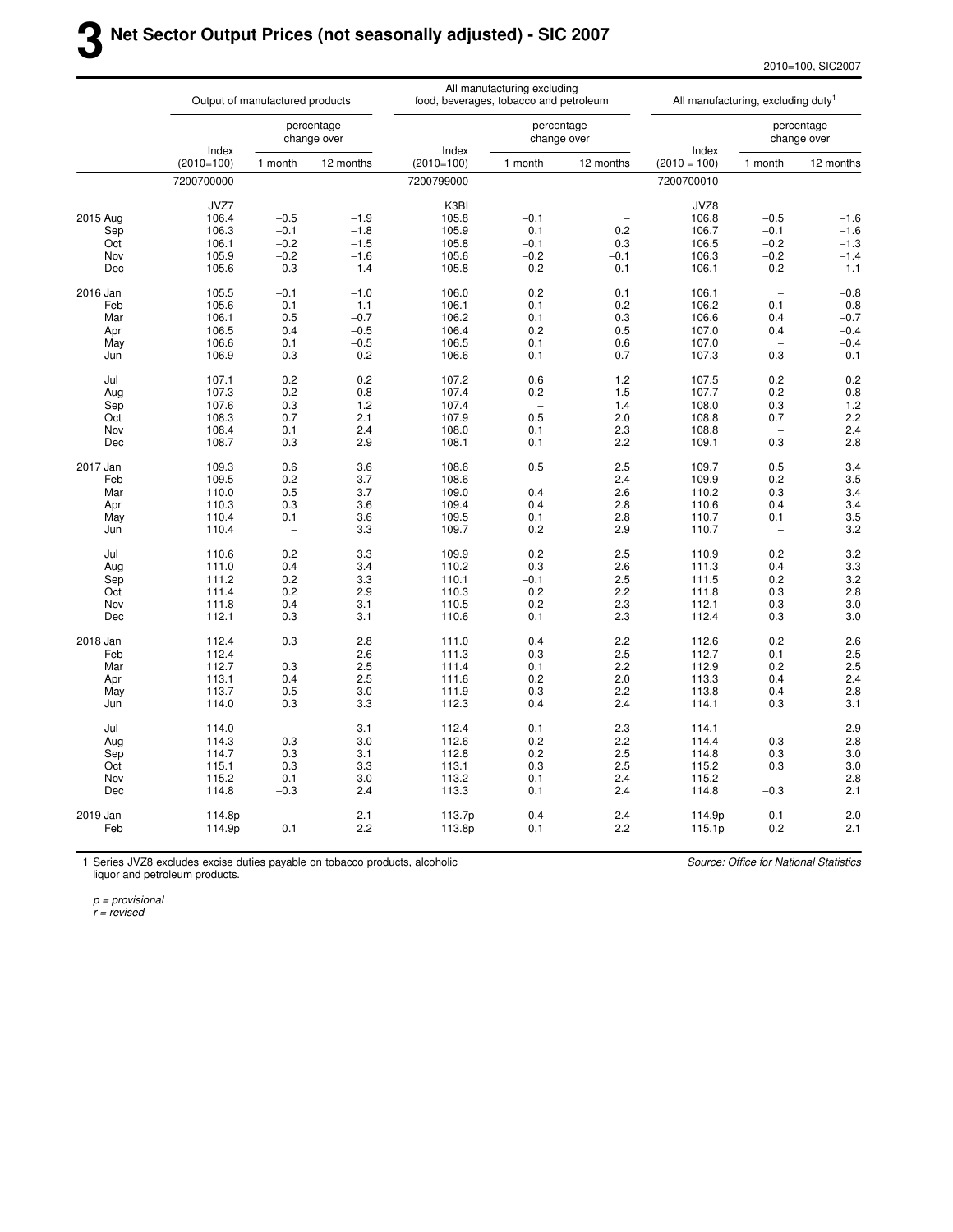## **4 Output Prices: Detailed by product (not seasonally adjusted) - SIC 2007**

|                                                                        |      |                                                |             |             |             |                                 |             |                              |                          | 2010=100, SIC2007              |                          |
|------------------------------------------------------------------------|------|------------------------------------------------|-------------|-------------|-------------|---------------------------------|-------------|------------------------------|--------------------------|--------------------------------|--------------------------|
|                                                                        |      |                                                |             |             |             |                                 |             | Percentage change<br>1 month |                          | Percentage change<br>12 months |                          |
|                                                                        |      |                                                | 2018<br>Oct | 2018<br>Nov | 2018<br>Dec | 2019<br>Jan                     | 2019<br>Feb | 2019<br>Jan                  | 2019<br>Feb              | 2019<br>Jan                    | 2019<br>Feb              |
| <b>Net sector</b>                                                      |      |                                                |             |             |             |                                 |             |                              |                          |                                |                          |
| Output of manufactured products                                        | JVZ7 | 7200700000                                     |             |             |             | 115.1 115.2 114.8 114.8p 114.9p |             | $\overline{\phantom{a}}$     | 0.1                      | 2.1                            | 2.2                      |
| All manufacturing, excluding duty                                      | JVZ8 | 7200700010 115.2 115.2 114.8 114.9p 115.1p     |             |             |             |                                 |             | 0.1                          | 0.2                      | 2.0                            | 2.1                      |
| All manufacturing, excluding food,<br>beverages, tobacco and petroleum | K3BI | 7200799000 113.1 113.2 113.3 113.7p 113.8p     |             |             |             |                                 |             | 0.4                          | 0.1                      | 2.4                            | 2.2                      |
| <b>Gross Sector</b>                                                    |      |                                                |             |             |             |                                 |             |                              |                          |                                |                          |
| Food products, beverages and tobacco,<br>including duty                | K65A | 7111101280 118.1 118.4 118.6 118.6p 118.4p     |             |             |             |                                 |             |                              | $-0.2$                   | 1.5                            | 1.4                      |
| Food products                                                          | K37L | 7112100000 117.5 117.7 117.9 118.0p 117.7p     |             |             |             |                                 |             | 0.1                          | $-0.3$                   | 1.4                            | 1.2                      |
| Tobacco products, including duty                                       | K37Q | 7112120080 169.3 175.5 175.5 175.5p 175.5p     |             |             |             |                                 |             | $\overline{\phantom{0}}$     | $\overline{\phantom{m}}$ | 7.3                            | 7.3                      |
| Alcoholic beverages, including duty                                    | MC6A | 7229110080 111.9 B111.6 B111.6 B111.6pBl11.7pB |             |             |             |                                 |             |                              | 0.1                      |                                | $\overline{\phantom{a}}$ |
| Soft drinks, mineral waters and<br>other bottled waters                | JU5C | 1107000000 107.0 B107.2 B107.1 B106.9pBl07.3pB |             |             |             |                                 |             | $-0.2$                       | 0.4                      | 1.3                            | 1.6                      |
| <b>Textiles</b>                                                        | K37R | 7112130000 114.0r 114.6r 114.6 114.7p 114.9p   |             |             |             |                                 |             | 0.1                          | 0.2                      | 1.1                            | 1.1                      |
| Wearing apparel                                                        | K37S | 7112140000 118.0 118.5 118.5 118.9p 118.9p     |             |             |             |                                 |             | 0.3                          | $\overline{\phantom{m}}$ | 2.7                            | 2.9                      |
| Leather and related products                                           | K37T | 7112150000 124.1 124.1 124.1 125.6p 125.6p     |             |             |             |                                 |             | 1.2                          |                          | $-0.5$                         | $-0.5$                   |
| Wood and products of wood and cork,<br>except furniture                | K37U | 7112160000 129.0 129.5 129.8 130.1p 130.6p     |             |             |             |                                 |             | 0.2                          | 0.4                      | 5.9                            | 5.8                      |
| Paper and paper products                                               | K37V | 7112170000 113.2 113.8 113.9 114.2p 114.5p     |             |             |             |                                 |             | 0.3                          | 0.3                      | 3.7                            | 3.5                      |
| Printing and recording services                                        | K37W | 7112180000 103.6 104.3r 104.2 104.4p 104.7p    |             |             |             |                                 |             | 0.2                          | 0.3                      | 0.4                            | 0.5                      |
| Coke and refined petroleum products,<br>including duty                 | K37Y | 7112190080 113.3 110.7 104.1 101.6p 102.7p     |             |             |             |                                 |             | $-2.4$                       | 1.1                      | 0.3                            | 2.7                      |
| Chemicals and chemical products                                        | K37Z | 7112200000 115.8 115.7 115.2 115.8p 114.5p     |             |             |             |                                 |             | 0.5                          | $-1.1$                   | 6.4                            | 4.2                      |
| Basic pharmaceutical products and<br>pharmaceutical preparations       | K382 | 7112210000 113.3 113.4 113.4 113.5p 113.5p     |             |             |             |                                 |             | 0.1                          |                          | 2.3                            | 2.0                      |
| Rubber and plastic products                                            | K383 | 7112220000 115.6 115.9 115.9 115.9p 116.0p     |             |             |             |                                 |             |                              | 0.1                      | 2.0                            | 1.8                      |
| Other non-metallic mineral products                                    | K384 | 7112230000 119.0r 119.4r 119.5 120.4p 120.8p   |             |             |             |                                 |             | 0.8                          | 0.3                      | 2.6                            | 2.7                      |
| Basic metals                                                           | K385 | 7112240000 116.8r 116.7 117.0 116.9p 117.1p    |             |             |             |                                 |             | $-0.1$                       | 0.2                      | 1.1                            | 1.3                      |
| Fabricated metal products, except<br>machinery and equipment           | K386 | 7112250000 115.3 115.7 116.4 116.3p 116.4p     |             |             |             |                                 |             | $-0.1$                       | 0.1                      | 4.2                            | 3.7                      |
| Computer, electronic and optical products K387                         |      | 7112260000 103.9 103.7 103.8 104.0p 105.4p     |             |             |             |                                 |             | 0.2                          | 1.3                      | 1.6                            | 2.9                      |
| Electrical equipment                                                   | K388 | 7112270000 108.1r 108.8r 109.3 109.5p 109.6p   |             |             |             |                                 |             | 0.2                          | 0.1                      | 0.7                            | 0.6                      |
| Machinery and equipment n.e.c.                                         | K389 | 7112280000 118.0 117.9 118.0 118.4p 118.8p     |             |             |             |                                 |             | 0.3                          | 0.3                      | $1.2$                          | 1.4                      |
| Motor vehicles, trailers and semi-trailers                             | K38A | 7112290000 108.9 108.9 108.8 109.7p 109.5p     |             |             |             |                                 |             | 0.8                          | $-0.2$                   | 2.5                            | 2.1                      |
| Other transport equipment                                              | K38B | 7112300000 116.6 116.7 116.8 116.7p 115.6p     |             |             |             |                                 |             | $-0.1$                       | $-0.9$                   | 2.9                            | 1.6                      |
| Furniture                                                              | K38C | 7112310000 116.0 116.1 116.3 116.5p 116.5p     |             |             |             |                                 |             | 0.2                          | $\qquad \qquad -$        | 2.5                            | 2.2                      |
| Other manufactured goods                                               | K38D | 7112320000 112.0 111.5r 111.6 112.0p 112.1p    |             |             |             |                                 |             | 0.4                          | 0.1                      | 1.0                            | 1.0                      |
| Repair and installation services of<br>machinery and equipment         | K38E | 7112330000 127.6 127.7 128.9 128.6p 129.0p     |             |             |             |                                 |             | $-0.2$                       | 0.3                      | 1.6                            | 1.9                      |

p = provisional

r = revised

Source: Office for National Statistics

B: These index values are considered less reliable mainly due to lack of market coverage.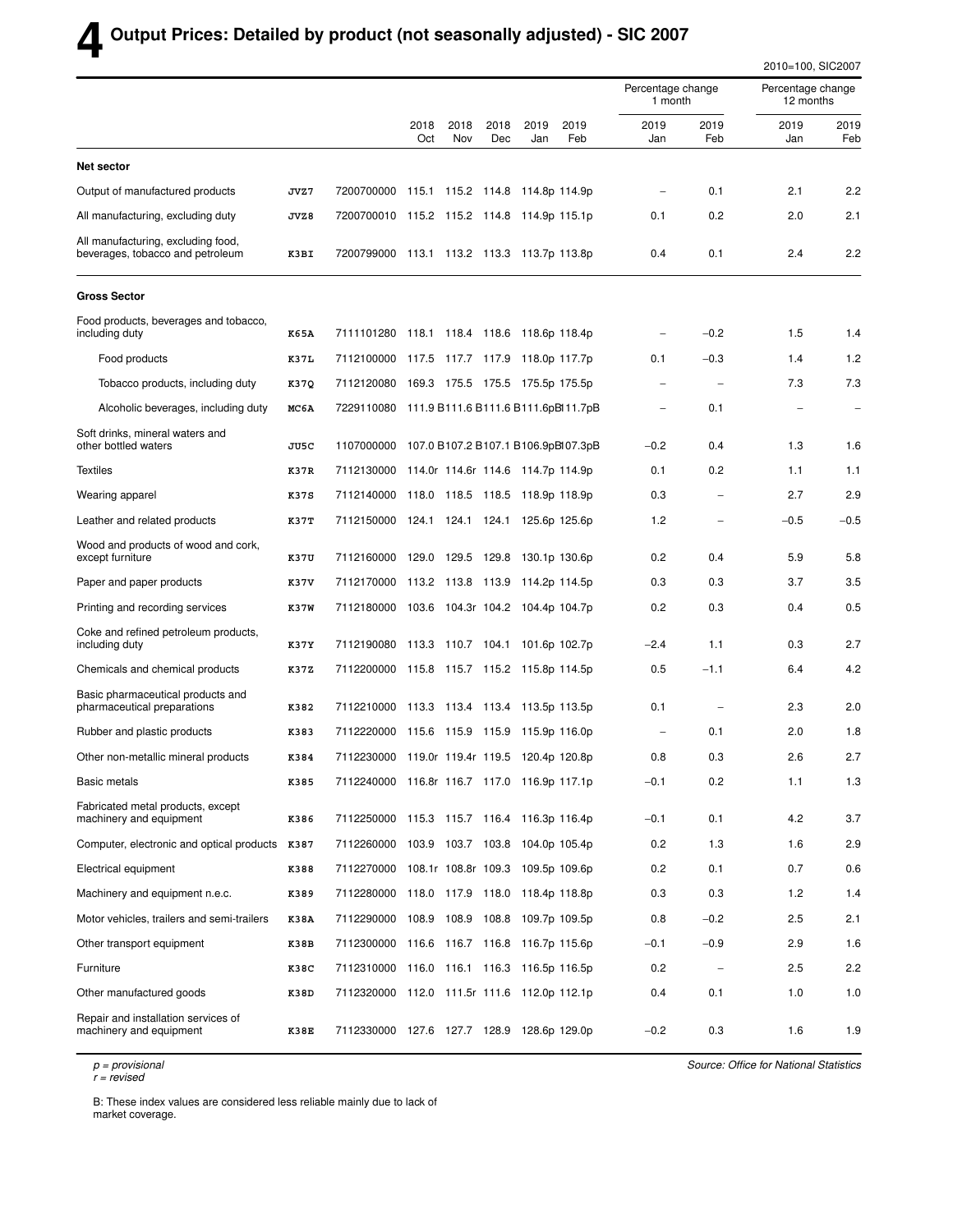## **5 Net Sector Input Prices, including Climate Change Levy<sup>1</sup> : Materials and Fuels puchased - SIC 2007**

|          |                       | All manufacturing               |                           | All manufacturing excluding food, beverages, tobacco and petroleum industries |                         |                           |                       |                     |                           |  |  |  |  |
|----------|-----------------------|---------------------------------|---------------------------|-------------------------------------------------------------------------------|-------------------------|---------------------------|-----------------------|---------------------|---------------------------|--|--|--|--|
|          |                       | not seasonally adjusted         |                           |                                                                               | not seasonally adjusted |                           |                       | seasonally adjusted |                           |  |  |  |  |
|          |                       |                                 | percentage<br>change over |                                                                               |                         | percentage<br>change over |                       |                     | percentage<br>change over |  |  |  |  |
|          | Index<br>$(2010=100)$ | 1 month                         | 12 months                 | Index<br>$(2010=100)$                                                         | 1 month                 | 12 months                 | Index<br>$(2010=100)$ | 1 month             | 12 months                 |  |  |  |  |
|          | 6207000050            |                                 |                           | 6207990050                                                                    |                         |                           | 6207998950            |                     |                           |  |  |  |  |
|          | K646                  |                                 |                           | K655                                                                          |                         |                           | K658                  |                     |                           |  |  |  |  |
| 2015 Aug | 92.6                  | $-3.0$                          | $-14.6$                   | 97.9                                                                          | $-1.0$                  | $-6.1$                    | 98.4                  | $-1.4$              | $-6.4$                    |  |  |  |  |
| Sep      | 93.1                  | 0.5                             | $-13.4$                   | 98.7                                                                          | 0.8                     | $-5.7$                    | 99.0                  | 0.6                 | $-6.2$                    |  |  |  |  |
| Oct      | 93.1                  | $\overline{a}$                  | $-12.3$                   | 98.0                                                                          | $-0.7$                  | $-6.8$                    | 97.7                  | $-1.3$              | $-7.2$                    |  |  |  |  |
| Nov      | 91.6                  | $-1.6$                          | $-13.1$                   | 96.7                                                                          | $-1.3$                  | $-8.5$                    | 96.2                  | $-1.5$              | $-8.7$                    |  |  |  |  |
| Dec      | 91.3                  | $-0.3$                          | $-10.4$                   | 97.8                                                                          | 1.1                     | $-6.6$                    | 97.3                  | 1.1                 | $-6.9$                    |  |  |  |  |
| 2016 Jan | 90.1                  | $-1.3$                          | $-8.2$                    | 98.0                                                                          | 0.2                     | $-5.2$                    | 97.6                  | 0.3                 | $-5.4$                    |  |  |  |  |
| Feb      | 90.5                  | 0.4                             | $-8.0$                    | 98.5                                                                          | 0.5                     | $-3.5$                    | 98.2                  | 0.6                 | $-3.3$                    |  |  |  |  |
| Mar      | 92.0                  | 1.7                             | $-6.6$                    | 99.0                                                                          | 0.5                     | $-2.8$                    | 98.4                  | 0.2                 | $-2.5$                    |  |  |  |  |
| Apr      | 92.7                  | 0.8                             | $-7.1$                    | 99.3                                                                          | 0.3                     | $-2.2$                    | 99.2                  | 0.8                 | $-1.8$                    |  |  |  |  |
| May      | 94.8                  | 2.3                             | $-4.3$                    | 98.9                                                                          | $-0.4$                  | $-1.9$                    | 99.5                  | 0.3                 | $-1.3$                    |  |  |  |  |
| Jun      | 96.4                  | 1.7                             | $-0.5$                    | 99.6                                                                          | 0.7                     | $-0.3$                    | 100.2                 | 0.7                 |                           |  |  |  |  |
| Jul      | 99.5                  | 3.2                             | 4.2                       | 103.9                                                                         | 4.3                     | 5.1                       | 104.5                 | 4.3                 | 4.7                       |  |  |  |  |
| Aug      | 99.8                  | 0.3                             | 7.8                       | 104.1                                                                         | 0.2                     | 6.3                       | 104.5                 |                     | 6.2                       |  |  |  |  |
| Sep      | 100.2                 | 0.4                             | 7.6                       | 103.9                                                                         | $-0.2$                  | 5.3                       | 104.2                 | $-0.3$              | 5.3                       |  |  |  |  |
| Oct      | 104.6                 | 4.4                             | 12.4                      | 107.9                                                                         | 3.8                     | 10.1                      | 107.5                 | 3.2                 | 10.0                      |  |  |  |  |
|          |                       |                                 |                           |                                                                               |                         |                           |                       |                     |                           |  |  |  |  |
| Nov      | 104.0                 | $-0.6$                          | 13.5                      | 107.6                                                                         | $-0.3$                  | 11.3                      | 106.9                 | $-0.6$              | 11.1                      |  |  |  |  |
| Dec      | 106.5                 | 2.4                             | 16.6                      | 107.9                                                                         | 0.3                     | 10.3                      | 107.4                 | 0.5                 | 10.4                      |  |  |  |  |
| 2017 Jan | 108.0                 | 1.4                             | 19.9                      | 109.6                                                                         | 1.6                     | 11.8                      | 108.9                 | 1.4                 | 11.6                      |  |  |  |  |
| Feb      | 108.0                 | ۳                               | 19.3                      | 109.6                                                                         |                         | 11.3                      | 109.2                 | 0.3                 | 11.2                      |  |  |  |  |
| Mar      | 107.5                 | $-0.5$                          | 16.8                      | 109.7                                                                         | 0.1                     | 10.8                      | 109.2                 |                     | 11.0                      |  |  |  |  |
| Apr      | 106.9                 | $-0.6$                          | 15.3                      | 108.8                                                                         | $-0.8$                  | 9.6                       | 109.1                 | $-0.1$              | 10.0                      |  |  |  |  |
| May      | 106.3                 | $-0.6$                          | 12.1                      | 108.7                                                                         | $-0.1$                  | 9.9                       | 109.4                 | 0.3                 | 9.9                       |  |  |  |  |
| Jun      | 105.9                 | $-0.4$                          | 9.9                       | 109.4                                                                         | 0.6                     | 9.8                       | 109.9                 | 0.5                 | 9.7                       |  |  |  |  |
| Jul      | 105.9                 | L.                              | 6.4                       | 109.3                                                                         | $-0.1$                  | 5.2                       | 109.9                 | L.                  | 5.2                       |  |  |  |  |
| Aug      | 108.0                 | 2.0                             | 8.2                       | 111.1                                                                         | 1.6                     | 6.7                       | 111.3                 | 1.3                 | 6.5                       |  |  |  |  |
| Sep      | 108.5                 | 0.5                             | 8.3                       | 110.7                                                                         | $-0.4$                  | 6.5                       | 110.9                 | $-0.4$              | 6.4                       |  |  |  |  |
| Oct      | 109.8                 | 1.2                             | 5.0                       | 111.6                                                                         | 0.8                     | 3.4                       | 111.1                 | 0.2                 | 3.3                       |  |  |  |  |
| Nov      | 112.0                 | 2.0                             | 7.7                       | 112.7                                                                         | 1.0                     | 4.7                       | 112.0                 | 0.8                 | 4.8                       |  |  |  |  |
| Dec      | 112.5                 | 0.4                             | 5.6                       | 112.8                                                                         | 0.1                     | 4.5                       | 112.4                 | 0.4                 | 4.7                       |  |  |  |  |
| 2018 Jan | 112.7                 | 0.2                             | 4.4                       | 112.7                                                                         | $-0.1$                  | 2.8                       | 112.2                 | $-0.2$              | 3.0                       |  |  |  |  |
| Feb      | 112.2                 | $-0.4$                          | 3.9                       | 113.0                                                                         | 0.3                     | 3.1                       | 112.8r                | 0.5                 | 3.3                       |  |  |  |  |
| Mar      | 112.3                 | 0.1                             | 4.5                       | 113.0                                                                         |                         | 3.0                       | 112.9                 | 0.1                 | 3.4                       |  |  |  |  |
| Apr      | 112.9                 | 0.5                             | 5.6                       | 112.6                                                                         | $-0.4$                  | 3.5                       | 113.1                 | 0.2                 | 3.7                       |  |  |  |  |
| May      | 116.5                 | 3.2                             | 9.6                       | 114.6                                                                         | 1.8                     | 5.4                       | 115.4                 | 2.0                 | 5.5                       |  |  |  |  |
|          |                       | 0.3                             |                           | 115.4                                                                         | 0.7                     | 5.5                       | 115.9                 | 0.4                 | 5.5                       |  |  |  |  |
| Jun      | 116.8                 |                                 | 10.3                      |                                                                               |                         |                           |                       |                     |                           |  |  |  |  |
| Jul      | 116.8                 | $\hspace{0.1mm}-\hspace{0.1mm}$ | 10.3                      | 115.7                                                                         | 0.3                     | 5.9                       | 116.4                 | 0.4                 | 5.9                       |  |  |  |  |
| Aug      | 118.7                 | 1.6                             | 9.9                       | 117.3                                                                         | 1.4                     | 5.6                       | 117.1                 | 0.6                 | 5.2                       |  |  |  |  |
| Sep      | 120.1                 | 1.2                             | 10.7                      | 118.0                                                                         | 0.6                     | 6.6                       | 117.9                 | 0.7                 | 6.3                       |  |  |  |  |
| Oct      | 121.2r                | 0.9                             | 10.4                      | 118.0                                                                         |                         | 5.7                       | 117.3r                | $-0.5$              | 5.6                       |  |  |  |  |
| Nov      | 118.1r                | $-2.6$                          | 5.4                       | 117.5                                                                         | $-0.4$                  | 4.3                       | 116.8                 | $-0.4$              | 4.3                       |  |  |  |  |
| Dec      | 116.0                 | $-1.8$                          | 3.1                       | 118.1                                                                         | 0.5                     | 4.7                       | 117.5                 | 0.6                 | 4.5                       |  |  |  |  |
| 2019 Jan | 115.6p                | $-0.3$                          | 2.6                       | 117.7p                                                                        | $-0.3$                  | 4.4                       | 117.2p                | $-0.3$              | 4.5                       |  |  |  |  |
| Feb      | 116.3p                | 0.6                             | 3.7                       | 117.7p                                                                        |                         | 4.2                       | 117.4p                | 0.2                 | 4.1                       |  |  |  |  |
|          |                       |                                 |                           |                                                                               |                         |                           |                       |                     |                           |  |  |  |  |

1 The Climate Change Levy was introduced in April 2001.

Source: Office for National Statistics

p = provisional

r = revised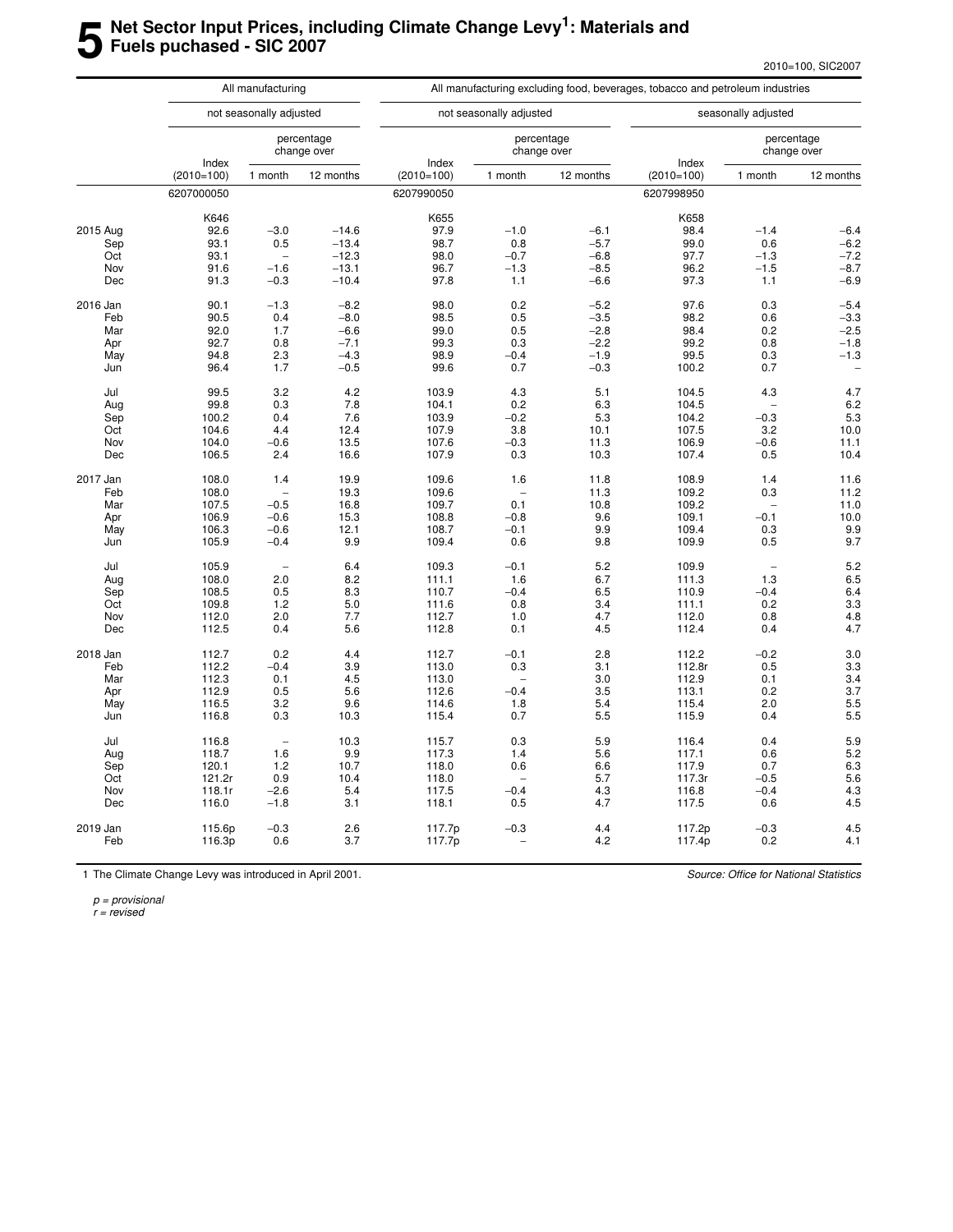## **6** Input Prices, excluding Climate Change Levy<sup>1</sup>: Materials and Fuels<br>**6** purchased by selected industries (not seasonally adjusted) - SIC 20 **purchased by selected industries (not seasonally adjusted) - SIC 2007**

2010=100, SIC2007

|                                                                                        |      |                                            |                     |                     |             |                                 |                   |             | % change<br>1 month      |             | % change<br>12 months |  |
|----------------------------------------------------------------------------------------|------|--------------------------------------------|---------------------|---------------------|-------------|---------------------------------|-------------------|-------------|--------------------------|-------------|-----------------------|--|
|                                                                                        |      |                                            | 2018<br>Oct         | 2018<br>Nov         | 2018<br>Dec | 2019<br>Jan                     | 2019<br>Feb       | 2019<br>Jan | 2019<br>Feb              | 2019<br>Jan | 2019<br>Feb           |  |
| <b>Gross sector</b>                                                                    |      |                                            |                     |                     |             |                                 |                   |             |                          |             |                       |  |
| Other mining & quarrying products <sup>2</sup>                                         | MC3K | 6107208000                                 | 123.5               | 123.6               | 123.7       |                                 | 124.2p 124.3p     | 0.4         | 0.1                      | 4.0         | 4.1                   |  |
| Manufacture of food products, beverages, tobacco                                       | MC35 | 6107110120                                 | 122.4r 123.0r 123.1 |                     |             |                                 | 122.7p 122.3p     | $-0.3$      | $-0.3$                   | 3.2         | 2.8                   |  |
| Preserved meat & meat products                                                         | MC3V | 6107310100                                 |                     | 123.6r 124.4r 123.9 |             |                                 | 123.7p 123.1p     | $-0.2$      | $-0.5$                   | 2.7         | 2.3                   |  |
| Fish, crustaceans, molluscs, fruit & vegetables                                        | MB4X | 6107310230                                 |                     | 124.8r 125.4r 128.3 |             |                                 | 126.1p 125.3p     | $-1.7$      | $-0.6$                   | 3.9         | 3.5                   |  |
| Vegetable & animal oils and fats                                                       | MC3W | 6107310400                                 | 129.5r 130.3r 130.3 |                     |             |                                 | 130.2p 129.4p     | $-0.1$      | $-0.6$                   | 4.2         | 2.9                   |  |
| Dairy products                                                                         | MC3X | 6107310500                                 |                     | 128.7r 129.8r 128.9 |             |                                 | 128.5p 128.3p     | $-0.3$      | $-0.2$                   | 3.3         | 3.1                   |  |
| Grain mill products, starches & starch products                                        | MC3Y | 6107310600                                 | 123.3r 124.4r 124.2 |                     |             |                                 | 124.2p 123.8p     |             | $-0.3$                   | 4.2         | 3.6                   |  |
| Bakery & farinaceous products                                                          | MC3Z | 6107310700                                 | 119.0 119.3 119.4   |                     |             |                                 | 119.2p 118.9p     | $-0.2$      | $-0.3$                   | 3.5         | 3.0                   |  |
| Other food products                                                                    | MB4Y | 6107310800                                 | 118.4r 118.7r 118.7 |                     |             |                                 | 118.5p 118.2p     | $-0.2$      | $-0.3$                   | 2.6         | 2.2                   |  |
| Animal feeds                                                                           | MC42 | 6107310900                                 | 121.1r 121.8r 121.8 |                     |             |                                 | 121.8p 121.3p     |             | $-0.4$                   | 3.6         | 3.0                   |  |
| Alcoholic Beverages                                                                    | MB55 | 6107411016 116.9r 117.0 117.0              |                     |                     |             | 117.0p 116.9p                   |                   |             | $-0.1$                   | 3.8         | 3.4                   |  |
| Soft drinks; mineral waters & other bottled waters                                     | MC4D | 6107411070                                 | 114.3 114.5         |                     | 114.8       |                                 | 114.6p 114.4p     | $-0.2$      | $-0.2$                   | 2.5         | 2.1                   |  |
| Tobacco products                                                                       | MC3M | 6107212000                                 | 156.2               | 156.3               | 156.6       |                                 | 156.7p 156.6p     | 0.1         | $-0.1$                   | 3.3         | 3.0                   |  |
| Manufacture of textiles & textile products; clothing                                   | MC36 | 6107113140                                 | 116.7 117.0r 117.0  |                     |             | 116.8p 116.7p                   |                   | $-0.2$      | $-0.1$                   | 2.5         | 2.0                   |  |
| <b>Textiles</b>                                                                        | MB4P | 6107213000                                 | 116.9               | 117.1r 117.0        |             |                                 | 116.9p 116.6p     | $-0.1$      | $-0.3$                   | 2.9         | 2.1                   |  |
| Wearing apparel                                                                        | MC3N | 6107214000                                 | 116.4r 116.8r 116.9 |                     |             |                                 | 116.8p 116.8p     | $-0.1$      | $\overline{\phantom{0}}$ | 2.0         | 1.8                   |  |
| Manufacture of leather & related products                                              | MC30 | 6107215000                                 | 118.1 118.1         |                     | 118.2       | 118.3p 117.6p                   |                   | 0.1         | $-0.6$                   | 1.8         | 1.2                   |  |
| Manufacture of wood & wood products                                                    | MC3P | 6107216000                                 | 129.5               | 129.6               | 129.8       |                                 | 129.6p 129.7p     | $-0.2$      | 0.1                      | 6.7         | 6.5                   |  |
| Manufacture of pulp, paper & paper products,<br>recording media & printing services    | MC39 | 6107117180                                 | 115.9               | 116.1               | 116.5       |                                 | 116.8p 116.6p     | 0.3         | $-0.2$                   | 4.5         | 3.8                   |  |
| Pulp, paper & paper products                                                           | MB4Q | 6107217000                                 | 117.4r 117.6r 118.0 |                     |             |                                 | 118.4p 118.1p     | 0.3         | $-0.3$                   | 5.2         | 4.3                   |  |
| Printing & recording services                                                          | MC3Q | 6107218000                                 | 113.9 114.2 114.5   |                     |             |                                 | 114.9p 114.7p     | 0.3         | $-0.2$                   | 3.7         | 3.1                   |  |
| Manufacture of coke & refined petroleum products                                       | MC3R | 6107219000                                 | 122.9               | 108.7               | 95.6        | 95.4p                           | 99.6 <sub>p</sub> | $-0.2$      | 4.4                      | $-5.4$      | 2.4                   |  |
| Manufacture of chemicals, chemical products &<br>man-made fibres                       | MC3B | 6107120000                                 | 118.1               | 117.7               | 116.8       |                                 | 116.7p 115.9p     | $-0.1$      | $-0.7$                   | 4.9         | 2.9                   |  |
| Paints, varnishes & similar coatings, printing<br>ink & mastics                        | MC43 | 6107320300 118.2 118.2 117.8 117.9p 117.0p |                     |                     |             |                                 |                   | 0.1         | $-0.8$                   | 4.7         | 2.7                   |  |
| Soaps, detergents, cleaning & polishing preparations<br>perfumes & toilet preparations | MC44 | 6107320400                                 |                     |                     |             | 115.7 115.8 115.9 115.9p 115.0p |                   |             | $-0.8$                   | 5.2         | 3.7                   |  |
| Other chemical products                                                                | MC45 | 6107320500 118.3 118.1                     |                     |                     |             | 117.3 117.2p 116.9p             |                   | $-0.1$      | $-0.3$                   | 4.5         | 3.5                   |  |
| Industrial gases; other basic inorganic chemicals;<br>fertilisers & nitrogen compounds | MC4E | 6107420910 120.4 120.2 119.4 119.5p 119.0p |                     |                     |             |                                 |                   | 0.1         | $-0.4$                   | 5.4         | 3.9                   |  |
| Petrochemicals & man made fibres                                                       | MC4F | 6107420920 117.7 117.3 116.2 116.0p 115.2p |                     |                     |             |                                 |                   | $-0.2$      | $-0.7$                   | 5.0         | 2.8                   |  |
| Dyes & pigments: pesticides &<br>other agrochemical products                           | MC4G | 6107420930 123.0 120.8 119.1 119.3p 117.8p |                     |                     |             |                                 |                   | 0.2         | $-1.3$                   | 3.6         | 1.6                   |  |
| Manufacture of basic pharmaceutical products<br>& pharmaceutical preparations          | MC3S | 6107221000                                 |                     |                     |             | 113.2 113.2 113.3 113.2p 112.9p |                   | $-0.1$      | $-0.3$                   | 3.0         | 2.2                   |  |
| Manufacture of rubber & plastic products                                               | MB4R | 6107222000                                 | 117.3               | 117.1               | 116.7       |                                 | 116.5p 116.2p     | $-0.2$      | $-0.3$                   | 4.0         | 2.9                   |  |
| Manufacture of cement, lime & plaster                                                  | MC46 | 6107323560                                 | 122.2               | 122.2               | 122.2       |                                 | 122.7p 122.7p     | 0.4         | $\overline{\phantom{a}}$ | 4.3         | 3.9                   |  |
| Manufacture of glass, refractory, clay, other porcelain,<br>ceramic stone products     | MB4Z | 6107323990 119.9r 120.1                    |                     |                     | 120.1       |                                 | 120.4p 120.1p     | 0.2         | $-0.2$                   | 4.9         | 4.0                   |  |

1 Climate Change Levy is excluded from the detailed industry input index, (see background notes of this Statistical Bulletin for more detail).

Source: Office for National Statistics

2 Indices includes the Aggregate Levy which was introduced in April 2002.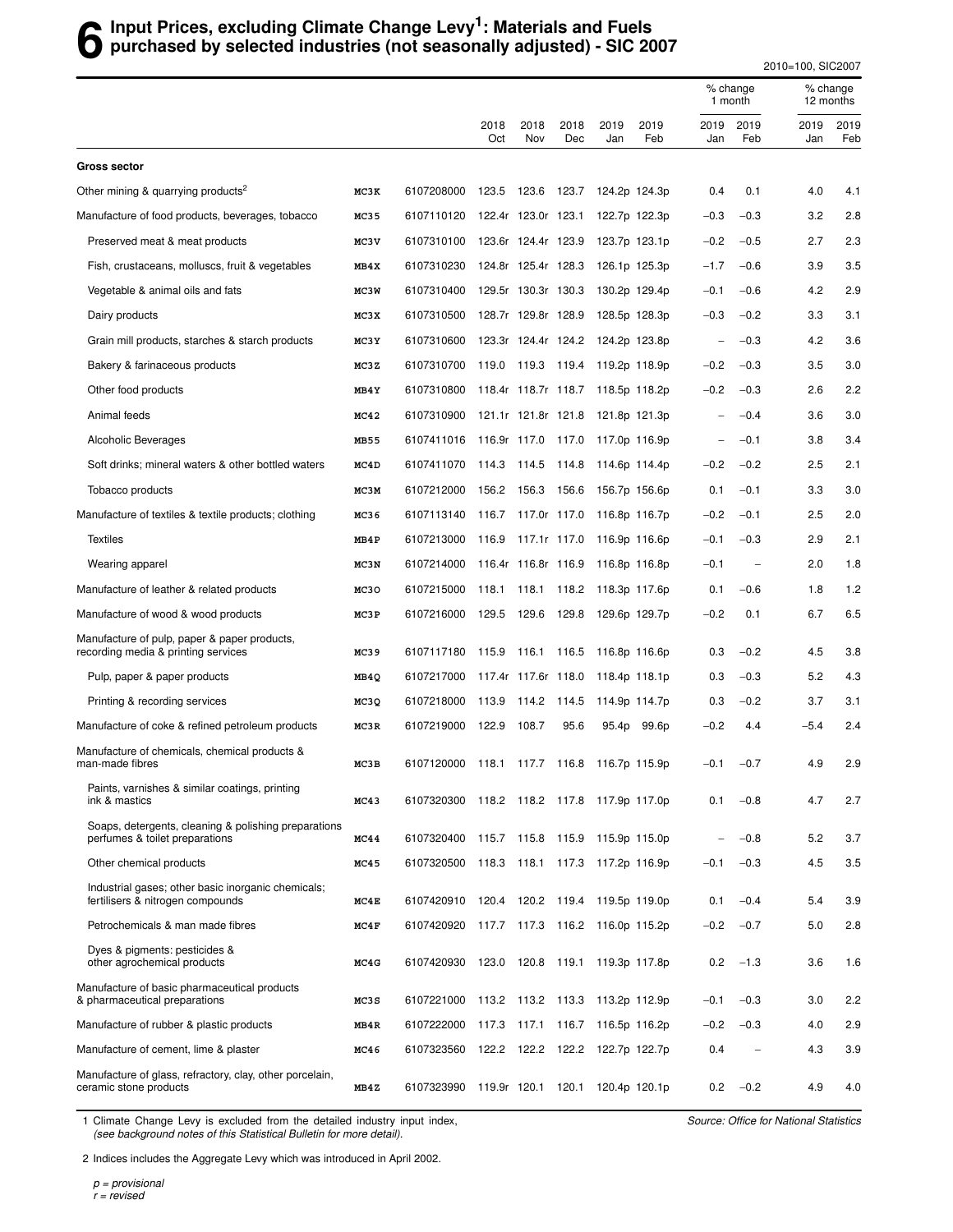## **6** Input Prices, excluding Climate Change Levy<sup>1</sup>: Materials and Fuels<br>
purchased by selected industries (not seasonally adjusted) - SIC 20 **purchased by selected industries (not seasonally adjusted) - SIC 2007**

continued 2010=100, SIC2007

|                                                                                      |      |                                              |                     |             |             |                                   |             |                          | % change<br>1 month |             | % change<br>12 months |
|--------------------------------------------------------------------------------------|------|----------------------------------------------|---------------------|-------------|-------------|-----------------------------------|-------------|--------------------------|---------------------|-------------|-----------------------|
|                                                                                      |      |                                              | 2018<br>Oct         | 2018<br>Nov | 2018<br>Dec | 2019<br>Jan                       | 2019<br>Feb | 2019<br>Jan              | 2019<br>Feb         | 2019<br>Jan | 2019<br>Feb           |
| Manufacture of basic metals & fabricated products                                    | MC3F | 6107124250                                   | 117.5r 116.5        |             |             | 116.2 116.0p 116.7p               |             | $-0.2$                   | 0.6                 | 2.4         | 3.1                   |
| Basic iron, steel & alloys: tubes, pipes, hollow profiles                            | MC47 | 6107324130                                   |                     |             |             | 122.2 120.2 119.2 118.8p 119.7p   |             | $-0.3$                   | 0.8                 | 3.2         | 3.6                   |
| Other basic metals & casting                                                         | MB52 | 6107324450                                   |                     |             |             | 116.2r 114.0r 112.2 112.3p 113.6p |             | 0.1                      | 1.2                 | 0.2         | 2.5                   |
| Weapons & ammunition                                                                 | MC48 | 6107325400                                   |                     |             |             | 113.1r 113.1 113.7 113.9p 113.8p  |             | 0.2                      | $-0.1$              | 3.3         | 2.9                   |
| Fabricated metal products, excluding machinery<br>& equipment & weapons & ammunition | MB53 | 6107325990                                   |                     |             |             | 116.8r 116.7 117.2 117.0p 117.4p  |             | $-0.2$                   | 0.3                 | 3.1         | 3.2                   |
| Manufacture of computer, electronic and optical<br>products, electrical equipment    | MC3G | 6107126270                                   | 113.5r 113.7 114.0  |             |             | 113.9p 114.2p                     |             | $-0.1$                   | 0.3                 | 2.5         | 2.7                   |
| Computer, electronic & optical products                                              | MB4S | 6107226000                                   |                     |             |             | 112.9r 113.1 113.5 113.4p 113.9p  |             | $-0.1$                   | 0.4                 | 2.6         | 3.1                   |
| Electrical equipment                                                                 | MB4T | 6107227000                                   |                     |             |             | 114.5r 114.6r 114.8 114.6p 114.8p |             | $-0.2$                   | 0.2                 | 2.4         | 2.4                   |
| Manufacture of machinery & equipment n.e.c                                           | MB4U | 6107228000                                   |                     |             |             | 115.6r 115.6 116.1 115.9p 116.2p  |             | $-0.2$                   | 0.3                 | 2.5         | 2.5                   |
| Manufacturing of motor vehicles & other<br>transport equipment                       | MC3I | 6107129300                                   |                     |             |             | 112.3r 112.4 112.7 112.5p 112.6p  |             | $-0.2$                   | 0.1                 | 2.2         | 2.1                   |
| Motor vehicles, trailers & semi trailers                                             | MB4V | 6107229000                                   | 110.6 110.6         |             | 111.0       | 110.8p 110.9p                     |             | $-0.2$                   | 0.1                 | 2.0         | 1.9                   |
| Ships & boats                                                                        | MC49 | 6107330100                                   | 116.8r 116.8        |             |             | 117.4 117.4p 117.5p               |             | $\overline{\phantom{a}}$ | 0.1                 | 2.7         | 2.5                   |
| Aircraft & spacecraft & related machinery                                            | MC4A | 6107330300                                   | 118.4r 118.4        |             | 118.8       | 118.4p 118.6p                     |             | $-0.3$                   | 0.2                 | 2.2         | 2.5                   |
| Other transport equipment                                                            | MB54 | 6107330990                                   | 113.8 113.7 114.3   |             |             | 114.2p 114.3p                     |             | $-0.1$                   | 0.1                 | 2.8         | 2.7                   |
| Manufacture of other manufactured goods n.e.c                                        | MC3J | 6107131330                                   | 118.5r 118.6        |             | 118.9       | 118.7p 118.9p                     |             | $-0.2$                   | 0.2                 | 2.6         | 2.8                   |
| Furniture                                                                            | MC3T | 6107231000                                   | 118.8 118.8 119.0   |             |             | 118.8p 118.9p                     |             | $-0.2$                   | 0.1                 | 3.6         | 3.4                   |
| Other manufacturing                                                                  | MB4W | 6107232000                                   | 115.1r 115.3r 115.7 |             |             | 115.7p 116.0p                     |             | $\overline{\phantom{0}}$ | 0.3                 | 2.8         | 2.9                   |
| Repair of maintenance of ships & boats                                               | MC4H | 6107433150                                   | 117.3 117.2r 118.0  |             |             | 118.1p 118.2p                     |             | 0.1                      | 0.1                 | 2.8         | 2.6                   |
| Repair & maintenance services of aircraft & spacecraft                               | MC4I | 6107433160                                   | 128.6               | 128.7       | 129.0       | 128.4p 128.7p                     |             | $-0.5$                   | 0.2                 | 1.3         | 2.0                   |
| Other repair; installation                                                           | MB56 | 6107433990 113.1r 113.1r 113.5 113.4p 113.6p |                     |             |             |                                   |             | $-0.1$                   | 0.2                 | 2.3         | 2.3                   |

1 Climate Change Levy is excluded from the detailed industry input index, (see background notes of this Statistical Bulletin for more detail).

Source: Office for National Statistics

2 Indices includes the Aggregate Levy which was introduced in April 2002.

p = provisional r = revised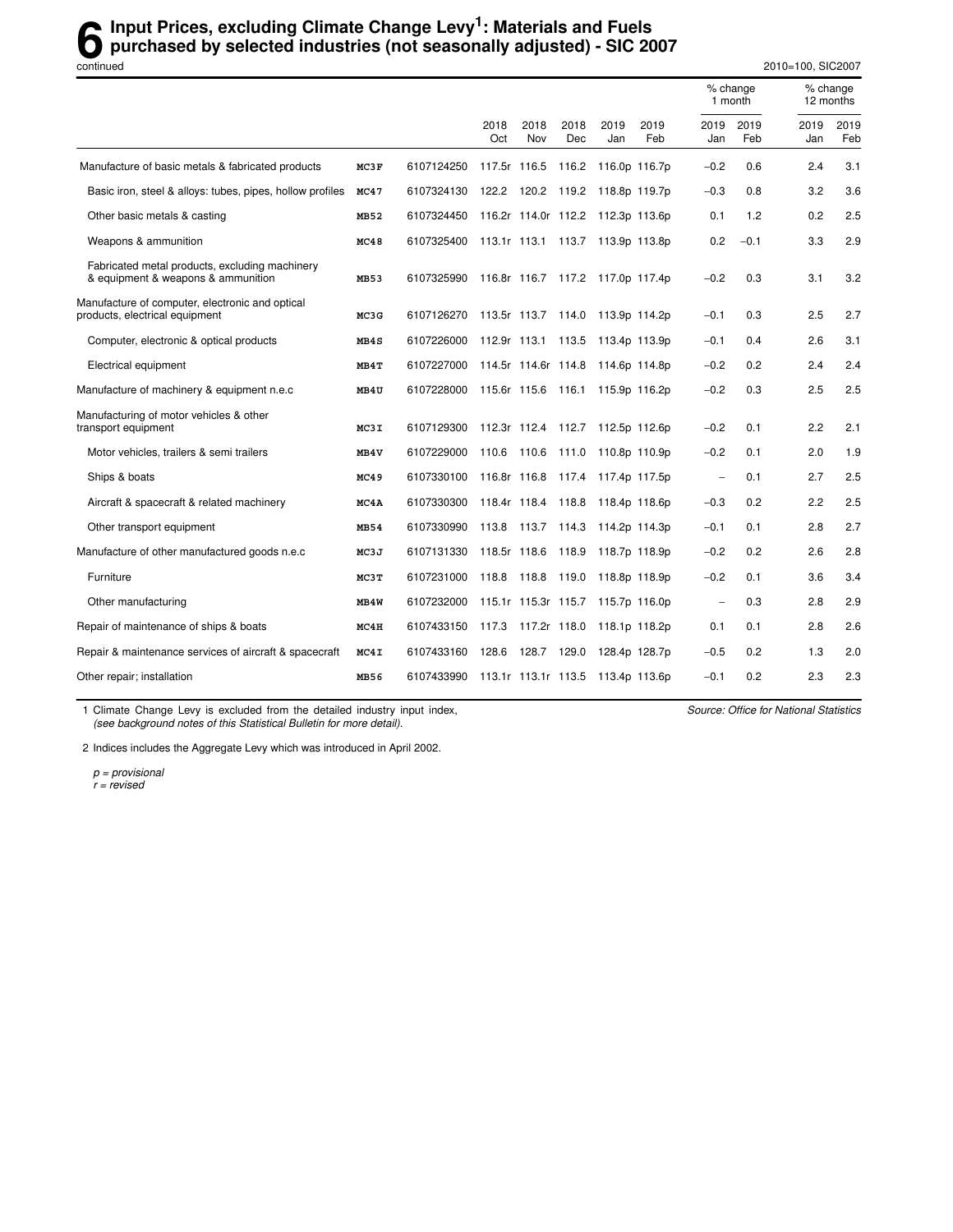## **7 Input Prices: detailed by commodity (not seasonally adjusted) - SIC 2007**

2010=100, SIC2007

|                                                                                           |                  |            |             |             |             |             |               |                          | % change<br>1 month      |             | % change<br>12 months |  |
|-------------------------------------------------------------------------------------------|------------------|------------|-------------|-------------|-------------|-------------|---------------|--------------------------|--------------------------|-------------|-----------------------|--|
|                                                                                           |                  |            | 2018<br>Oct | 2018<br>Nov | 2018<br>Dec | 2019<br>Jan | 2019<br>Feb   | 2019<br>Jan              | 2019<br>Feb              | 2019<br>Jan | 2019<br>Feb           |  |
| Fuel incl. CCL <sup>1</sup>                                                               | K647             | 6207000060 | 133.3       | 132.5       | 135.3       | 137.4p      | 137.0p        | 1.6                      | $-0.3$                   | 12.0        | 10.1                  |  |
| Domestic coal & lignite incl. CCL                                                         | MC78             | 7167205005 | 125.3       | 120.4       | 120.4       | 122.4p      | 122.4p        | 1.7                      | $\overline{\phantom{0}}$ | 4.3         | 4.3                   |  |
| Imported coal & lignite incl.CCL                                                          | MC8U             | 7169205005 | 130.0       | 143.7       | 140.4       |             | 140.4p 140.4p | $\overline{\phantom{0}}$ | $\overline{\phantom{a}}$ | 18.0        | 10.6                  |  |
| Electricity incl. CCL                                                                     | MC8F             | 7167335105 | 133.8       | 131.3       | 136.1       | 139.9p      | 140.3p        | 2.8                      | 0.3                      | 10.8        | 10.6                  |  |
| Gas incl. CCL                                                                             | MC <sub>8H</sub> | 7167335235 | 132.9       | 134.7       | 134.4       | 133.8p      | 132.0p        | $-0.4$                   | $-1.3$                   | 14.5        | 9.5                   |  |
| Fuel excl. CCL                                                                            | K645             | 6207000020 | 133.0       | 132.2       | 134.7       | 136.8p      | 136.4p        | 1.6                      | $-0.3$                   | 12.2        | 10.4                  |  |
| Domestic coal & lignite excl. CCL                                                         | MC77             | 7167205000 | 126.3       | 120.9       | 120.9       | 123.2p      | 123.2p        | 1.9                      | $\overline{\phantom{a}}$ | 4.9         | 4.9                   |  |
| Imported coal & lignite excl.CCL                                                          | MC8T             | 7169205000 | 130.6       | 144.5       | 141.3       | 141.3p      | 141.3p        | $\overline{\phantom{a}}$ | $\overline{\phantom{0}}$ | 18.4        | 10.9                  |  |
| Electricity excl. CCL                                                                     | MC8E             | 7167335100 | 133.4       | 131.1       | 135.9       | 139.7p      | 140.1p        | 2.8                      | 0.3                      | 10.9        | 10.8                  |  |
| Gas excl. CCL                                                                             | MC8G             | 7167335230 | 133.4       | 134.9       | 133.7       | 133.0p      | 131.2p        | $-0.5$                   | $-1.4$                   | 14.7        | 9.8                   |  |
| Crude petroleum oils & metal ores                                                         | MC4P             | 6207008700 | 121.6       | 105.0       | 90.6        | 90.9p       | 95.8p         | 0.3                      | 5.4                      | $-7.5$      | 1.6                   |  |
| Domestic crude oil & metal ores                                                           | MC79             | 7167206070 | 121.4       | 99.8        | 86.6        | 88.7p       | 95.2p         | 2.4                      | 7.3                      | $-8.7$      | 3.8                   |  |
| Imported crude oil & metal ores                                                           | MC8V             | 7169206070 | 121.7       | 107.5       | 92.5        | 92.0p       | 96.0p         | $-0.5$                   | 4.3                      | $-6.8$      | 0.4                   |  |
| Food manufacturing:                                                                       |                  |            |             |             |             |             |               |                          |                          |             |                       |  |
| Home produced food materials                                                              | MB57             | 6207008100 | 131.8r      | 132.2r      | 131.5       | 130.6p      | 130.4p        | $-0.7$                   | $-0.2$                   | 3.1         | 2.9                   |  |
| Agricultural crop products                                                                | MC74             | 7167201000 | 132.4r      | 132.8r      | 131.0       | 130.8p      | 130.8p        | $-0.2$                   | $\overline{\phantom{0}}$ | 3.0         | 2.8                   |  |
| Fish & other fish products                                                                | MC76             | 7167203000 | 123.5r      | 123.3r      | 139.8       | 128.0p      | 124.3p        | $-8.4$                   | $-2.9$                   | 5.3         | 4.3                   |  |
| Imported food materials                                                                   | MC40             | 6207008600 | 123.9r      | 126.8       | 128.4       | 127.5p      | 126.4p        | $-0.7$                   | $-0.9$                   | 6.2         | 4.8                   |  |
| Agricultural crop products                                                                | MC8Q             | 7169201000 | 129.8       | 136.4       | 138.2       | 137.8p      | 136.2p        | $-0.3$                   | $-1.2$                   | 6.4         | 5.2                   |  |
| Fish & fish products                                                                      | MC8S             | 7169203000 | 167.7       | 164.0       | 165.0       |             | 164.1p 162.9p | $-0.5$                   | $-0.7$                   | 4.8         | 4.8                   |  |
| Meat & meat products                                                                      | MC9F             | 7169310100 | 111.5       | 110.9       | 111.3       |             | 110.6p 109.5p | $-0.6$                   | $-1.0$                   | 4.1         | 4.0                   |  |
| Processed fish & fish products;<br>fruit & vegatables                                     | MC9G             | 7169310230 | 135.3       | 136.6       | 138.6       |             | 137.3p 137.9p | $-0.9$                   | 0.4                      | 7.9         | 8.5                   |  |
| Vegetable, animal oils & fats                                                             | MC9H             | 7169310400 | 109.6       | 110.2       | 113.9       | 113.6p      | 110.7p        | $-0.3$                   | -2.6                     | 9.2         | 0.1                   |  |
| Dairy products                                                                            | MC9I             | 7169310500 | 136.2r      | 138.1       | 132.4       | 126.8p      | 131.7p        | $-4.2$                   | 3.9                      | 19.6        | 28.7                  |  |
| Grain mill products & starches                                                            | MC9J             | 7169310600 | 114.7r      | 115.1r      | 116.8       |             | 115.8p 114.7p | $-0.9$                   | $-0.9$                   | -0.9        | $-2.0$                |  |
| Bakery & farinaceous products                                                             | MC9K             | 7169310700 | 113.3       | 113.3       | 115.5       |             | 114.3p 113.2p | $-1.0$                   | $-1.0$                   | 3.9         | 2.7                   |  |
| Other food products                                                                       | MC9L             | 7169310800 | 120.4       | 120.7       | 122.4       |             | 120.3p 120.1p | $-1.7$                   | $-0.2$                   | 5.5         | 5.4                   |  |
| Prepared animal feeds                                                                     | MC9M             | 7169310900 | 113.8       | 113.9       | 115.3       |             | 114.2p 113.8p | $-1.0$                   | $-0.4$                   | 2.7         | 2.2                   |  |
| Other home produced materials                                                             | MC4J             | 6207008200 | 128.8       | 129.3       | 129.2       |             | 130.6p 131.0p | 1.1                      | 0.3                      | 4.9         | 5.2                   |  |
| Forestry products                                                                         | MC75             | 7167202000 | 254.2       | 254.2       | 254.2       |             | 254.2p 254.2p | $\overline{\phantom{0}}$ | $\qquad \qquad -$        | 22.8        | 22.8                  |  |
| Other mining & quarrying products                                                         | MC7A             | 7167208000 | 121.1       | 121.8       | 121.7       |             | 123.7p 124.2p | 1.6                      | 0.4                      | 2.8         | 3.2                   |  |
| Water collection, treatment & supply                                                      | MC7R             | 7167236000 | 118.7       | 118.7       | 118.7       |             | 118.7p 118.7p | $\overline{\phantom{0}}$ | $\overline{\phantom{0}}$ | 2.6         | 2.6                   |  |
| Imported metals                                                                           | MC4K             | 6207008300 | 119.5       | 119.3r      | 120.5       |             | 119.4p 122.3p | $-0.9$                   | 2.4                      | 3.7         | 6.7                   |  |
| Basic iron, steel & ferro alloys,<br>tubes & pipes                                        | MC9S             | 7169324130 | 124.1r      | 121.9r      | 121.1       |             | 119.2p 123.9p | $-1.6$                   | 3.9                      | 6.9         | 10.1                  |  |
| Other basic metals & casting                                                              | MC9T             | 7169324450 | 117.3       | 117.9       | 120.2       |             | 119.5p 121.5p | $-0.6$                   | 1.7                      | 6.5         | 9.6                   |  |
| Imported chemicals                                                                        | MC4L             | 6207008400 | 115.5       | 116.0       | 116.7       |             | 115.8p 114.5p | $-0.8$                   | $-1.1$                   | 2.9         | 0.8                   |  |
| Paints, varnishes & coatings, printing<br>inks & other mastics                            | MC9N             | 7169320300 | 111.1       | 115.3       | 116.5       |             | 116.0p 115.2p | $-0.4$                   | $-0.7$                   | 2.8         | 2.8                   |  |
| Soap, detergents, cleaning &<br>polishing preparations, perfumes &<br>toilet preparations | MC90             | 7169320400 | 109.6       | 109.9       | 111.1       |             | 109.9p 109.3p | $-1.1$                   | $-0.5$                   | 1.1         | $-0.1$                |  |

1 The Climate Change Levy was introduced in April 2001.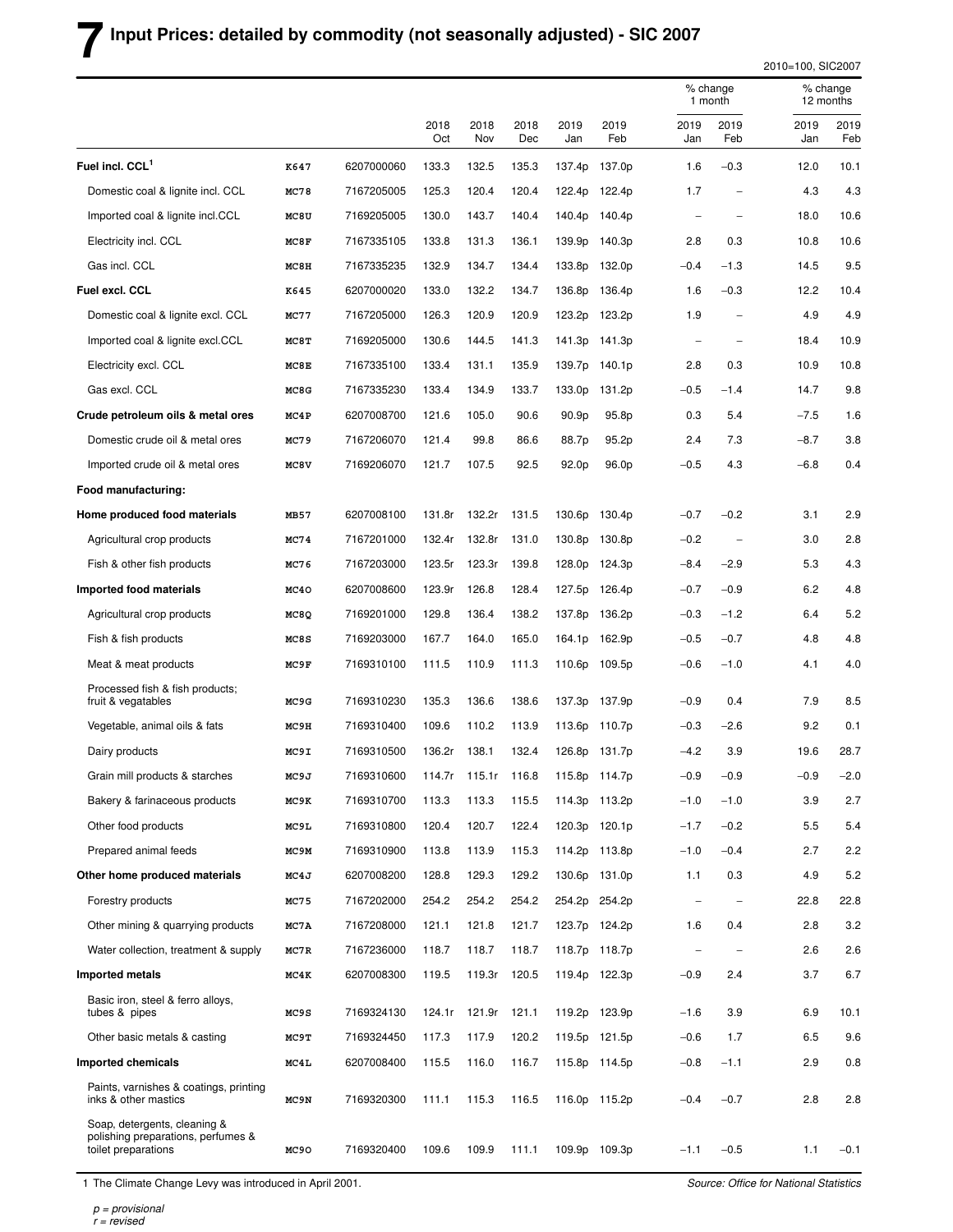### **Input Prices: detailed by commodity (not seasonally adjusted) - SIC 2007**

continued

Ĭ.

|                                                                               |                   |            |             |                     |             |                   |               |             | 1 month     |             | 12 months   |
|-------------------------------------------------------------------------------|-------------------|------------|-------------|---------------------|-------------|-------------------|---------------|-------------|-------------|-------------|-------------|
|                                                                               |                   |            | 2018<br>Oct | 2018<br>Nov         | 2018<br>Dec | 2019<br>Jan       | 2019<br>Feb   | 2019<br>Jan | 2019<br>Feb | 2019<br>Jan | 2019<br>Feb |
| Other chemical products                                                       | MC9P              | 7169320500 | 118.0       | 118.6               | 119.8       |                   | 118.9p 118.0p | $-0.8$      | $-0.8$      | 5.9         | 4.5         |
| Industrial gases, inorganic chemicals,<br>fertilisers & nitrogen compounds    | MCA3              | 7169420910 | 131.1r      | 132.3r              | 131.3       |                   | 129.0p 127.2p | $-1.8$      | $-1.4$      | 6.5         | 1.4         |
| Petrochemicals & man made fibres                                              | MCA4              | 7169420920 | 113.6       | 113.5               | 114.2       |                   | 113.5p 112.0p | $-0.6$      | $-1.3$      | 1.4         | $-1.0$      |
| Dyes & pigments; pesticides &<br>other agro-chemical products                 | MCA5              | 7169420930 | 106.8r      | 106.6               | 107.7       |                   | 107.1p 106.6p | $-0.6$      | $-0.5$      | 4.5         | 3.5         |
| Basic pharmaceutical products &<br>pharmaceutical preparations                | MC97              | 7169221000 | 98.2        | 98.1                | 99.5        | 97.9p             | 96.9p         | $-1.6$      | $-1.0$      | $-0.4$      | $-1.5$      |
| Rubber & plastic products                                                     | MC98              | 7169222000 | 119.9       | 121.5               | 122.9       |                   | 121.9p 120.9p | $-0.8$      | $-0.8$      | 5.4         | 4.6         |
| Other imported parts & equipment                                              | MC4N              | 6207008520 | 108.3r      | 108.4               | 109.4       |                   | 108.2p 107.9p | $-1.1$      | $-0.3$      | 2.9         | 2.5         |
| Computer, electronic & optical products                                       | MC99              | 7169226000 | 127.6       | 128.2               | 129.4       | 128.3p            | 127.7p        | $-0.9$      | $-0.5$      | 4.2         | 4.3         |
| Electrical equipment                                                          | MC9A              | 7169227000 | 115.3r      | 115.5               | 116.5       |                   | 115.6p 115.1p | $-0.8$      | $-0.4$      | 2.8         | 2.5         |
| Machinery & equipment n.e.c                                                   | MC9B              | 7169228000 | 115.7r      | 116.0               | 117.3       |                   | 116.6p 115.4p | $-0.6$      | $-1.0$      | 3.9         | 2.4         |
| Motor vehicles, trailers & semi-trailers                                      | MC9C              | 7169229000 | 96.6        | 96.6                | 97.7        | 95.3p             | 96.4p         | $-2.5$      | 1.2         | 0.7         | 1.2         |
| Weapons & ammunition                                                          | MC9U              | 7169325400 | 89.8r       | 89.6r               | 90.5        | 90.0 <sub>p</sub> | 89.4p         | $-0.6$      | $-0.7$      | 2.7         | 1.8         |
| Fabricated metal products                                                     | MC9V              | 7169325990 | 88.0r       | 87.8r               | 88.8        | 88.3p             | 87.6p         | $-0.6$      | $-0.8$      | 2.9         | 1.9         |
| Ships & boats                                                                 | MC <sub>9</sub> W | 7169330100 | 117.2       | 117.1               | 117.9       | 116.7p            | 116.4p        | $-1.0$      | $-0.3$      | 1.4         | 1.1         |
| Aircraft, spacecraft & related machinery                                      | MC9X              | 7169330300 | 109.8       | 108.6r              | 107.6       |                   | 106.9p 107.0p | $-0.7$      | 0.1         | 1.2         | 1.6         |
| Other transport equipment                                                     | MC9Y              | 7169330990 | 111.7       | 111.9               | 112.6       |                   | 111.7p 111.3p | $-0.8$      | $-0.4$      | 2.2         | 2.1         |
| Other imports                                                                 | MC4M              | 6207008510 | 123.6r      | 123.7r              | 124.7       | 123.6p            | 122.4p        | $-0.9$      | $-1.0$      | 4.5         | 3.6         |
| Forestry products                                                             | MC8R              | 7169202000 | 140.9       | 141.9               | 143.8       |                   | 142.4p 142.1p | $-1.0$      | $-0.2$      | 15.1        | 14.4        |
| Other mining & quarrying products                                             | MC8W              | 7169208000 | 141.4       | 142.7               | 145.2       |                   | 142.8p 141.2p | $-1.7$      | $-1.1$      | 6.9         | 6.6         |
| Tobacco products                                                              | MC8X              | 7169212000 | 102.7       | 102.5               | 104.5       |                   | 102.9p 101.4p | $-1.5$      | $-1.5$      | 1.1         | $-0.5$      |
| <b>Textiles</b>                                                               | MC8Y              | 7169213000 | 123.2       | 123.8r              | 125.3       |                   | 123.7p 123.1p | $-1.3$      | $-0.5$      | 2.8         | 2.5         |
| Wearing apparel                                                               | MC8Z              | 7169214000 | 123.8       | 123.1               | 123.0       |                   | 122.7p 122.9p | $-0.2$      | 0.2         | 1.7         | 1.8         |
| Leather & related leather products                                            | MC92              | 7169215000 | 125.0       | 125.3               | 126.8       |                   | 125.4p 124.1p | $-1.1$      | $-1.0$      | 5.7         | 4.9         |
| Wood & wooden products                                                        | MC93              | 7169216000 | 123.3       | 123.5               | 124.5       |                   | 123.0p 122.1p | $-1.2$      | $-0.7$      | 7.7         | 6.9         |
| Paper & paper products                                                        | MC94              | 7169217000 |             | 113.4r 113.4r 115.1 |             |                   | 115.6p 113.8p | 0.4         | $-1.6$      | 5.4         | $3.6\,$     |
| Printing & recording services                                                 | MC95              | 7169218000 | 109.0r      | 108.6               | 108.2       |                   | 108.0p 108.1p | $-0.2$      | 0.1         | 1.0         | 1.3         |
| Coke & refined petroleum products                                             | MC96              | 7169219000 | 162.8       | 162.0               | 160.4       |                   | 157.4p 156.0p | $-1.9$      | $-0.9$      | 4.3         | 3.7         |
| Furniture                                                                     | MC9D              | 7169231000 | 65.2        | 65.3                | 64.8        | 64.1p             | 63.5p         | $-1.1$      | $-0.9$      | $-1.8$      | $-2.2$      |
| Glass, refractory, clay other porcelain,<br>ceramic stone & abrasive products | MC9R              | 7169323990 | 115.0       | 115.0               | 116.2       |                   | 115.5p 115.2p | $-0.6$      | $-0.3$      | 1.9         | 0.9         |
| Cement, lime, plaster & articles of<br>concrete, cement & plaster             | MC9Q              | 7169323560 | 114.9       | 115.0               | 116.1       |                   | 115.4p 115.2p | $-0.6$      | $-0.2$      | 1.9         | 1.0         |
| Alcoholic beverages                                                           | MC9Z              | 7169411016 | 109.7       | 109.7               | 111.4       |                   | 110.1p 108.8p | $-1.2$      | $-1.2$      | 3.9         | 2.6         |
| Soft drinks, mineral water & other<br>bottled waters                          | MCA2              | 7169411070 | 114.8       | 114.6               | 116.7       |                   | 115.1p 113.6p | $-1.4$      | $-1.3$      | 1.1         | $-0.3$      |
| Other manufactured goods n.e.c                                                | MC9E              | 7169232000 | 99.0        | 99.3r               | 100.2       | 98.9p             | 98.2p         | $-1.3$      | $-0.7$      | $-0.8$      | $-1.3$      |
| <b>Imported materials</b>                                                     |                   |            |             |                     |             |                   |               |             |             |             |             |
| All imported materials - total (incl Crude Oil)                               | K64F              | 6207008500 | 117.1       | 114.6               | 112.5       |                   | 111.5p 112.1p | $-0.9$      | 0.5         | 1.7         | 2.7         |

1 The Climate Change Levy was introduced in April 2001.

Source: Office for National Statistics

2010=100, SIC2007

% change % change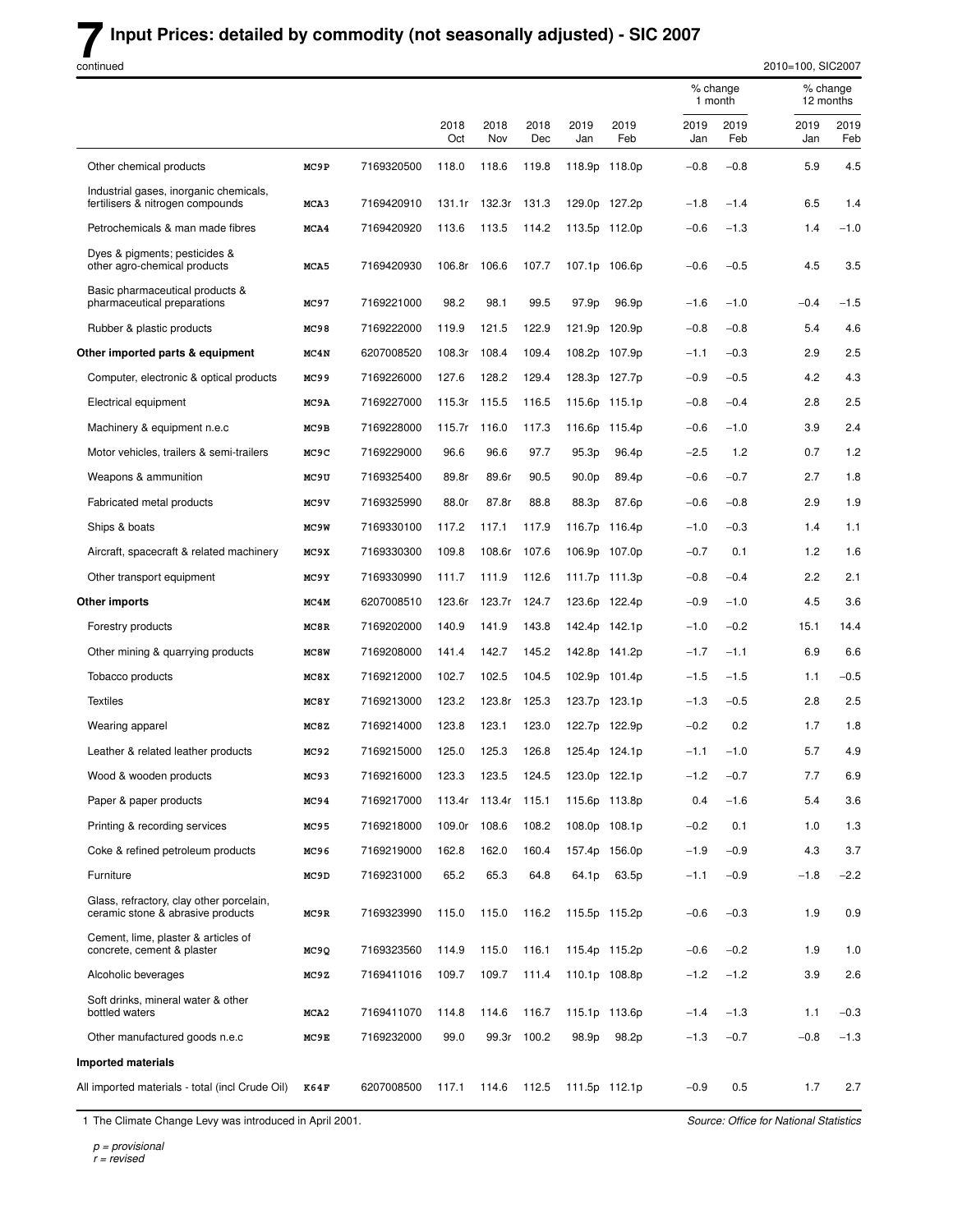# **8R Output Prices: revisions (not seasonally adjusted) - SIC 2007**

2010=100, SIC2007

|          |                          | Output of manufactured products |                      | All manufacturing excluding food, beverages, tobacco and<br>petroleum |                        |           |  |  |  |
|----------|--------------------------|---------------------------------|----------------------|-----------------------------------------------------------------------|------------------------|-----------|--|--|--|
|          |                          | percentage change over          |                      |                                                                       | percentage change over |           |  |  |  |
|          | Index (2010=100)         | 1 month                         | 12 months            | Index (2010=100)                                                      | 1 month                | 12 months |  |  |  |
|          | 7200700000               |                                 |                      | 7200799000                                                            |                        |           |  |  |  |
|          | JVZ7                     |                                 |                      | K3BI                                                                  |                        |           |  |  |  |
| 2015 Aug | L.                       |                                 |                      | $\overline{\phantom{0}}$                                              |                        |           |  |  |  |
| Sep      | $\overline{\phantom{a}}$ | ۳                               |                      | $\overline{a}$                                                        |                        |           |  |  |  |
| Oct      |                          |                                 |                      |                                                                       |                        |           |  |  |  |
| Nov      |                          | ۳                               |                      |                                                                       |                        |           |  |  |  |
| Dec      |                          |                                 |                      |                                                                       |                        |           |  |  |  |
| 2016 Jan |                          |                                 |                      |                                                                       |                        |           |  |  |  |
| Feb      |                          |                                 |                      |                                                                       |                        |           |  |  |  |
| Mar      |                          |                                 |                      |                                                                       |                        |           |  |  |  |
| Apr      |                          |                                 |                      |                                                                       |                        |           |  |  |  |
| May      |                          | $\overline{\phantom{0}}$        |                      |                                                                       |                        |           |  |  |  |
| Jun      |                          |                                 |                      |                                                                       |                        |           |  |  |  |
| Jul      |                          |                                 |                      |                                                                       |                        |           |  |  |  |
| Aug      |                          |                                 |                      |                                                                       |                        |           |  |  |  |
| Sep      |                          |                                 |                      |                                                                       |                        |           |  |  |  |
| Oct      |                          |                                 |                      |                                                                       |                        |           |  |  |  |
| Nov      |                          |                                 |                      |                                                                       |                        |           |  |  |  |
| Dec      |                          |                                 |                      |                                                                       |                        |           |  |  |  |
| 2017 Jan |                          |                                 |                      |                                                                       |                        |           |  |  |  |
| Feb      |                          |                                 |                      |                                                                       |                        |           |  |  |  |
| Mar      |                          |                                 |                      |                                                                       |                        |           |  |  |  |
| Apr      |                          |                                 |                      |                                                                       |                        |           |  |  |  |
| May      |                          | ۳                               |                      |                                                                       |                        |           |  |  |  |
| Jun      |                          | ۳                               |                      |                                                                       |                        |           |  |  |  |
| Jul      |                          |                                 |                      |                                                                       |                        |           |  |  |  |
| Aug      |                          |                                 |                      |                                                                       |                        |           |  |  |  |
| Sep      |                          |                                 |                      |                                                                       |                        |           |  |  |  |
| Oct      |                          |                                 |                      |                                                                       |                        |           |  |  |  |
| Nov      |                          | $\overline{\phantom{a}}$        |                      |                                                                       |                        |           |  |  |  |
| Dec      |                          |                                 |                      |                                                                       |                        |           |  |  |  |
| 2018 Jan |                          |                                 |                      |                                                                       |                        |           |  |  |  |
| Feb      |                          |                                 |                      |                                                                       |                        |           |  |  |  |
| Mar      |                          |                                 |                      |                                                                       |                        |           |  |  |  |
| Apr      |                          |                                 |                      |                                                                       |                        |           |  |  |  |
| May      |                          |                                 |                      |                                                                       |                        |           |  |  |  |
| Jun      |                          |                                 |                      |                                                                       |                        |           |  |  |  |
| Jul      |                          |                                 |                      |                                                                       |                        |           |  |  |  |
| Aug      |                          |                                 |                      |                                                                       |                        |           |  |  |  |
| Sep      |                          |                                 |                      |                                                                       |                        |           |  |  |  |
| Oct      |                          |                                 |                      |                                                                       |                        |           |  |  |  |
| Nov      |                          |                                 |                      |                                                                       |                        |           |  |  |  |
| Dec      |                          |                                 |                      |                                                                       |                        |           |  |  |  |
|          |                          |                                 |                      |                                                                       |                        |           |  |  |  |
| 2019 Jan |                          |                                 |                      |                                                                       |                        |           |  |  |  |
| Feb      | $\ddot{\phantom{a}}$     | $\ddotsc$                       | $\ddot{\phantom{a}}$ | ä.                                                                    |                        |           |  |  |  |
|          |                          |                                 |                      |                                                                       |                        |           |  |  |  |

Please see Statistical Bulletin section entitled 'Revisions' for further information.

Source: Office for National Statistics